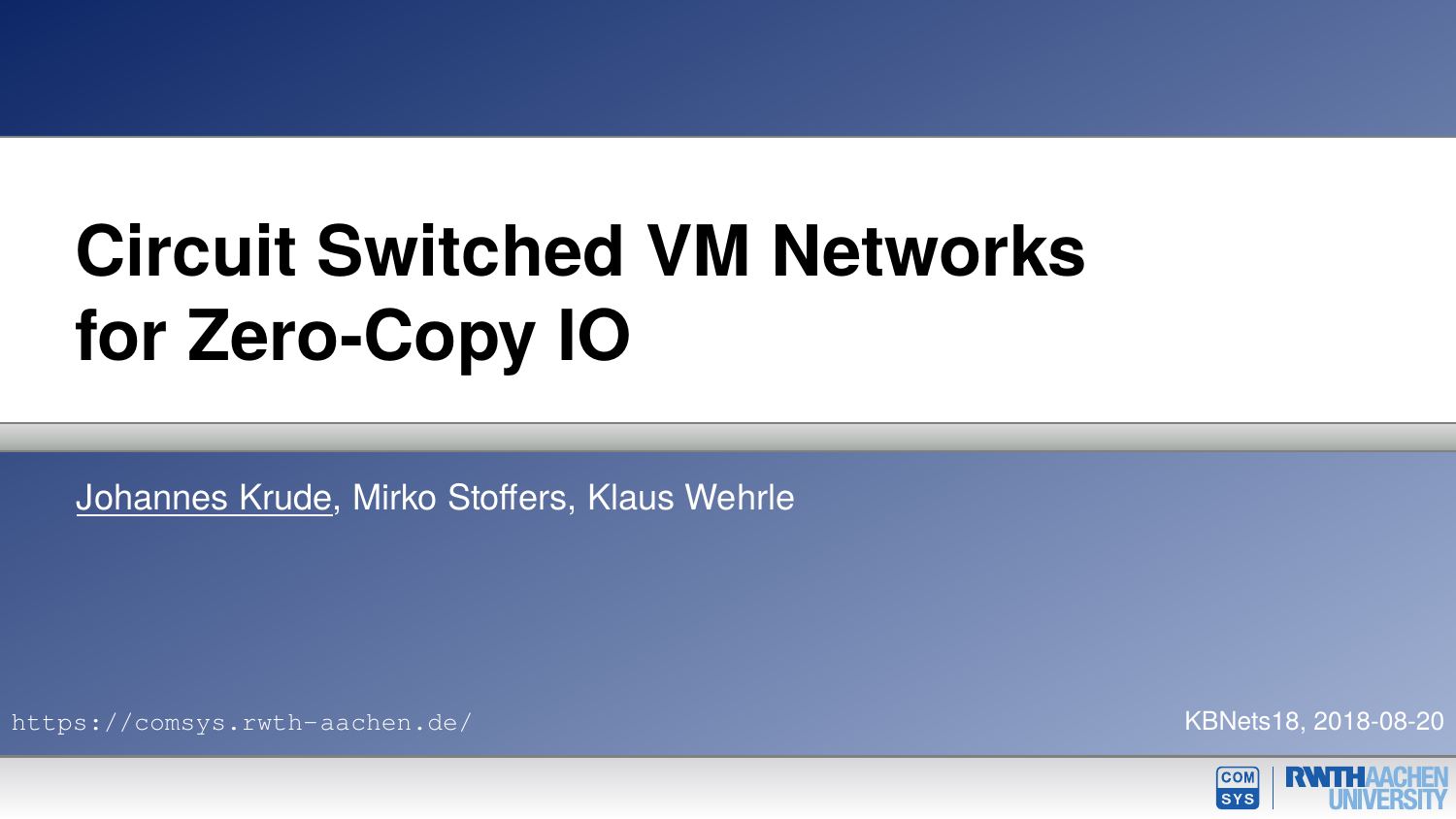- $\blacktriangleright$  Multiple Tenants on the same Host
- $\blacktriangleright$  Compartmentalization
- $\blacktriangleright$  Fault Isolation

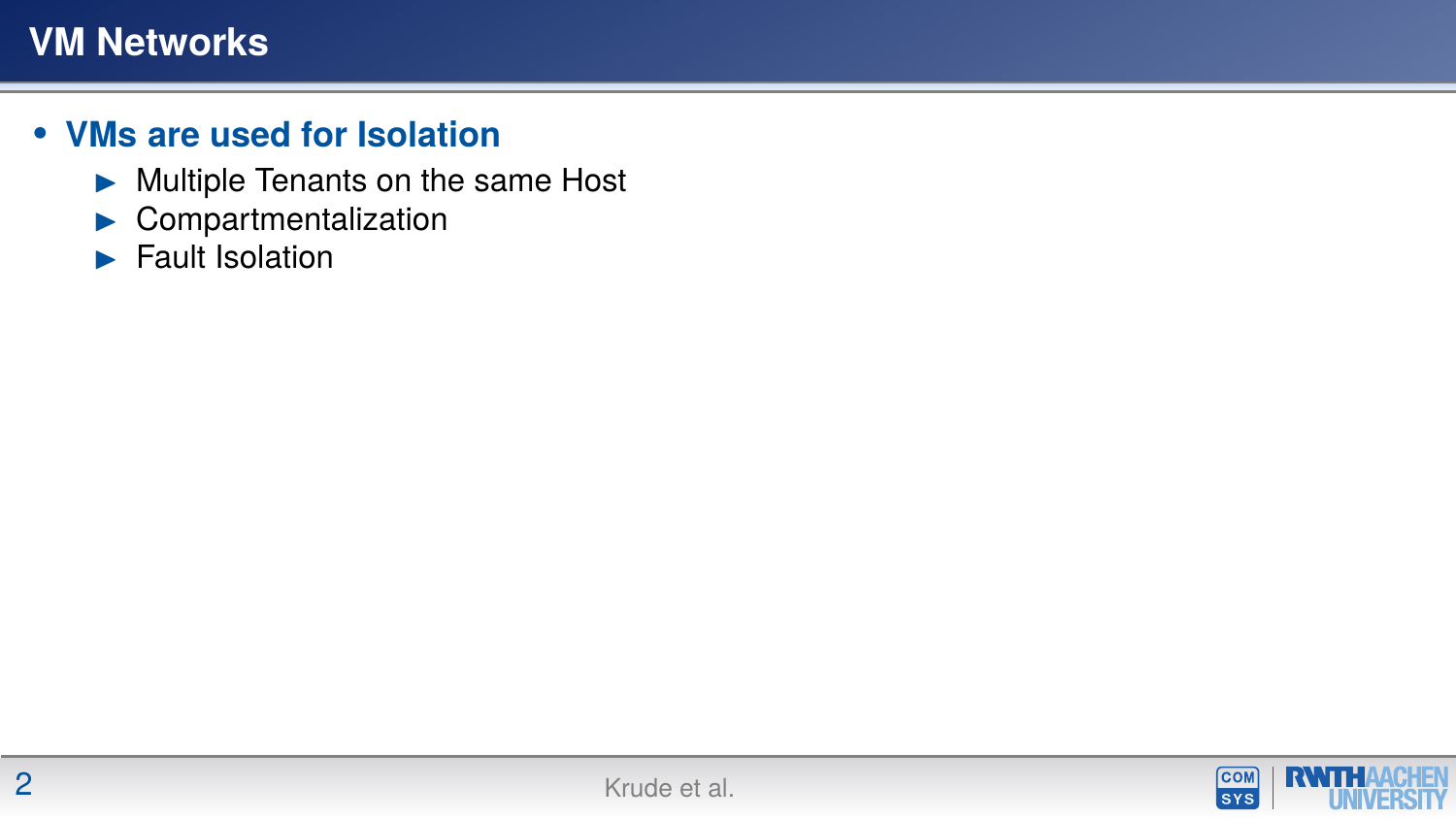- $\blacktriangleright$  Multiple Tenants on the same Host
- $\blacktriangleright$  Compartmentalization
- $\blacktriangleright$  Fault Isolation



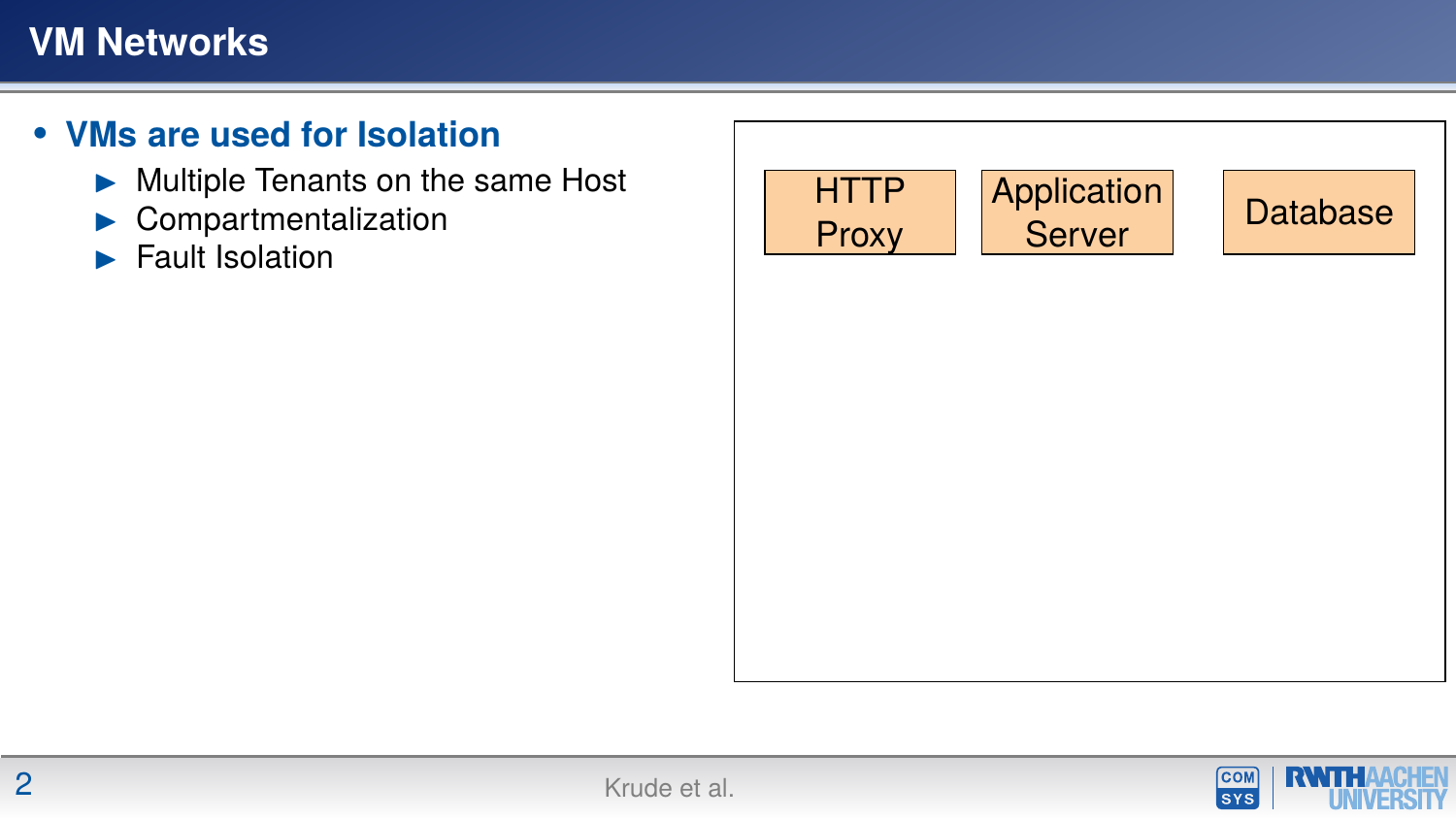- $\blacktriangleright$  Multiple Tenants on the same Host
- $\blacktriangleright$  Compartmentalization
- $\blacktriangleright$  Fault Isolation



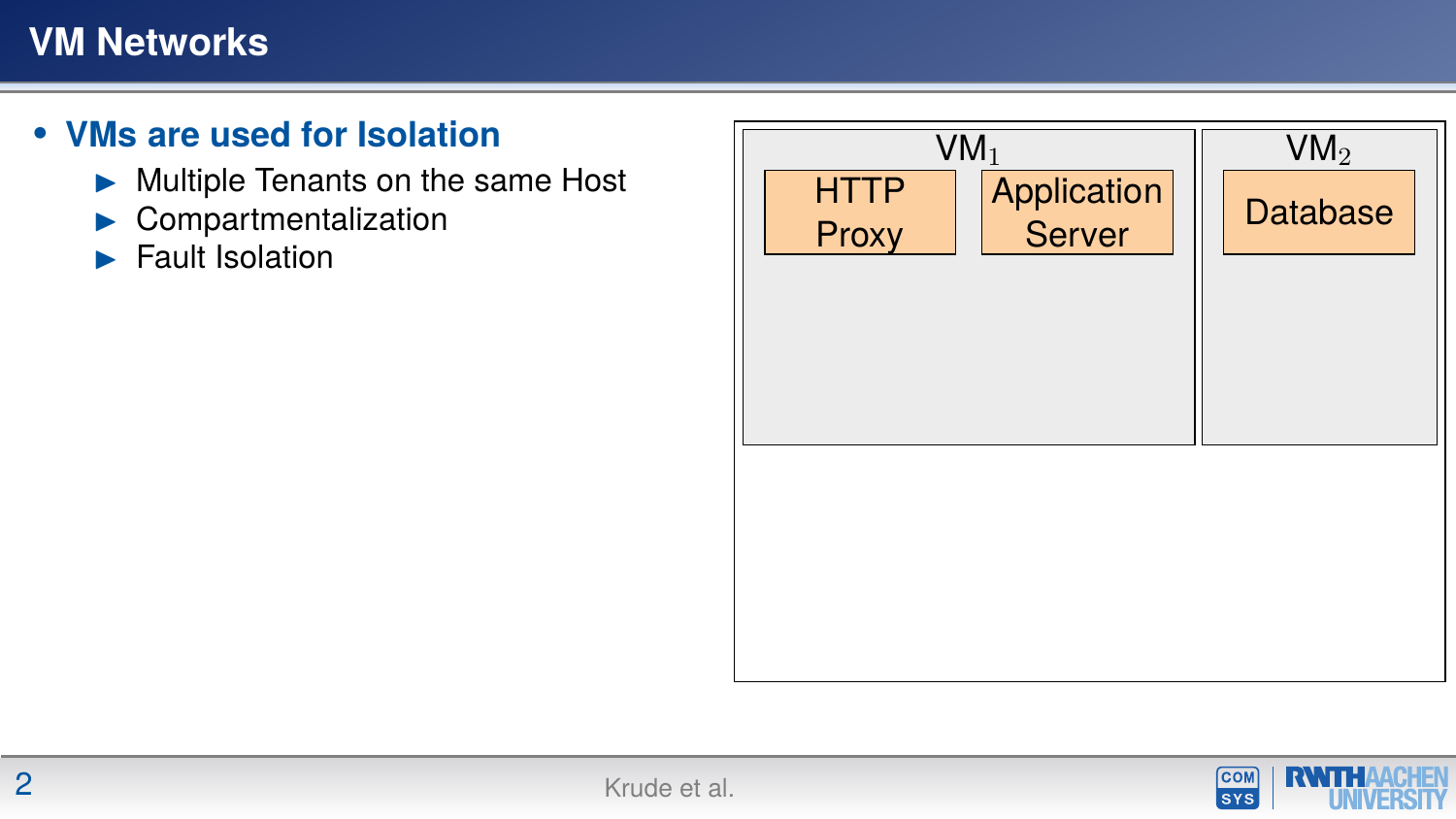#### **• VMs are used for Isolation**

- $\blacktriangleright$  Multiple Tenants on the same Host
- **Compartmentalization**
- $\blacktriangleright$  Fault Isolation

#### **• Isolation complicates Communication**



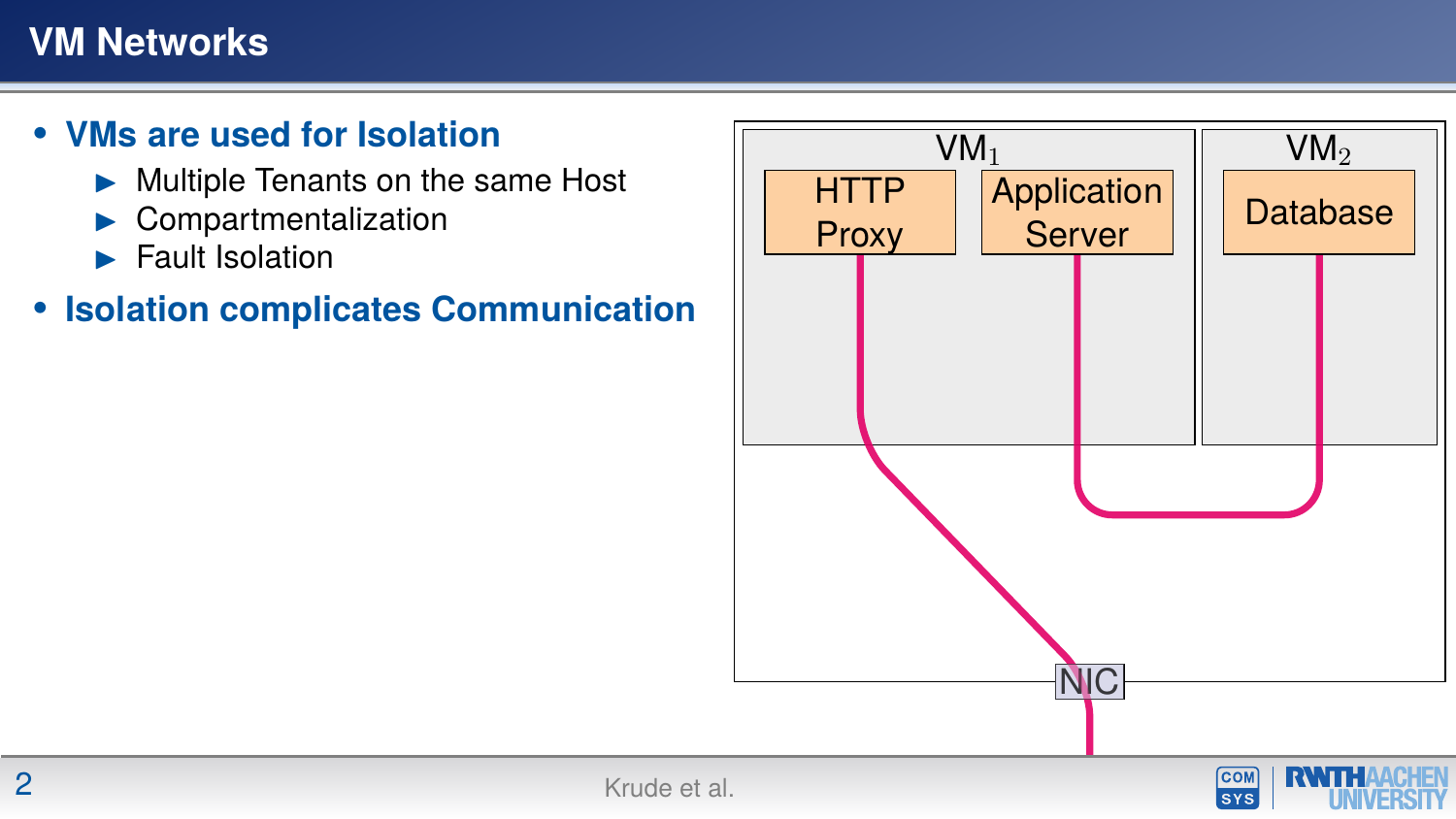- $\blacktriangleright$  Multiple Tenants on the same Host
- **Compartmentalization**
- $\blacktriangleright$  Fault Isolation
- **• Isolation complicates Communication**
- **• Until now: Performance and Isolation are mutually exclusive**



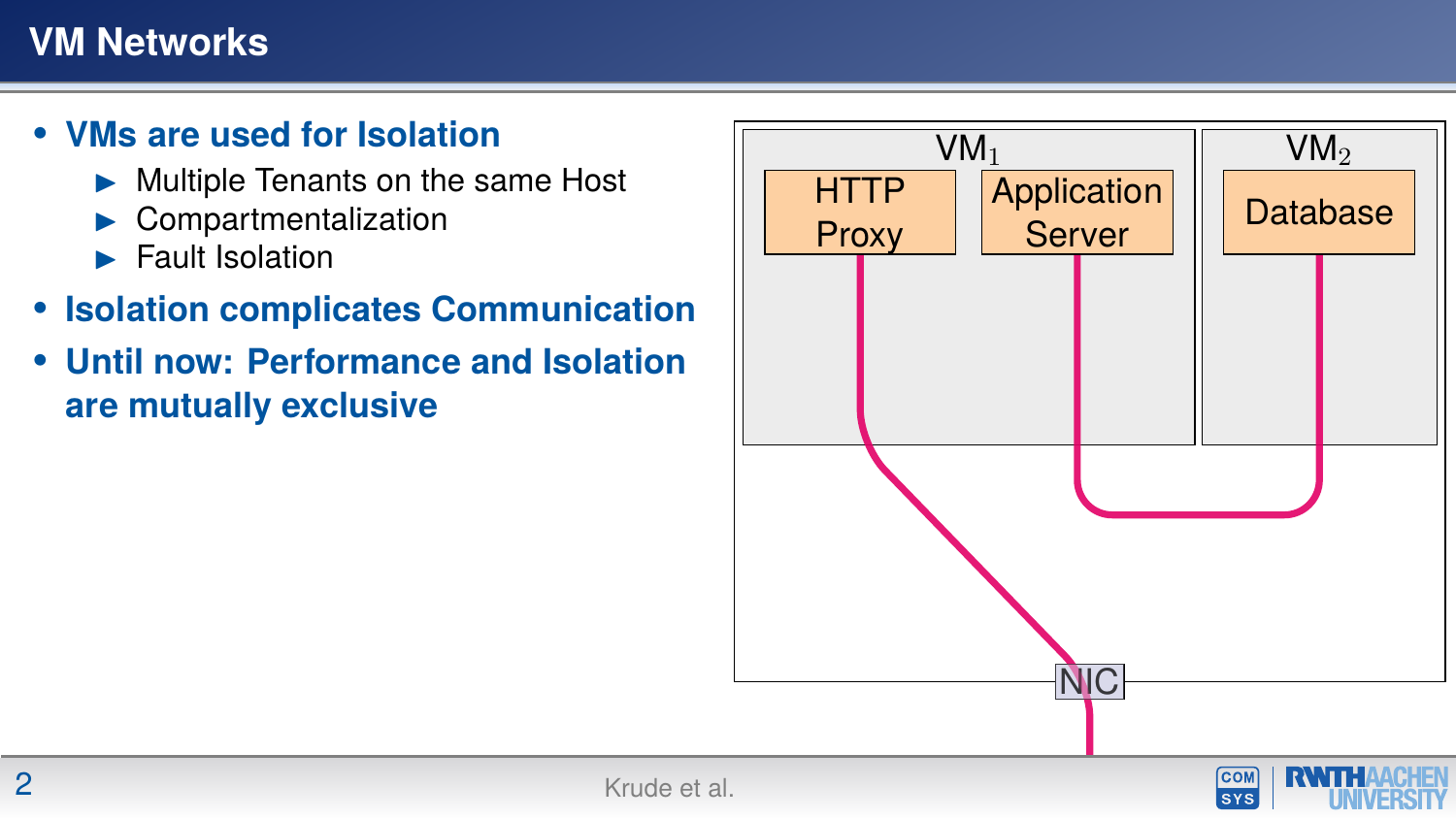#### **• VMs are used for Isolation**

- Multiple Tenants on the same Host
- **Compartmentalization**
- $\blacktriangleright$  Fault Isolation
- **• Isolation complicates Communication**
- **• Until now: Performance and Isolation are mutually exclusive**

**Circuit Switched VM Networks**

enable **Zero-Copy IO with Isolation**



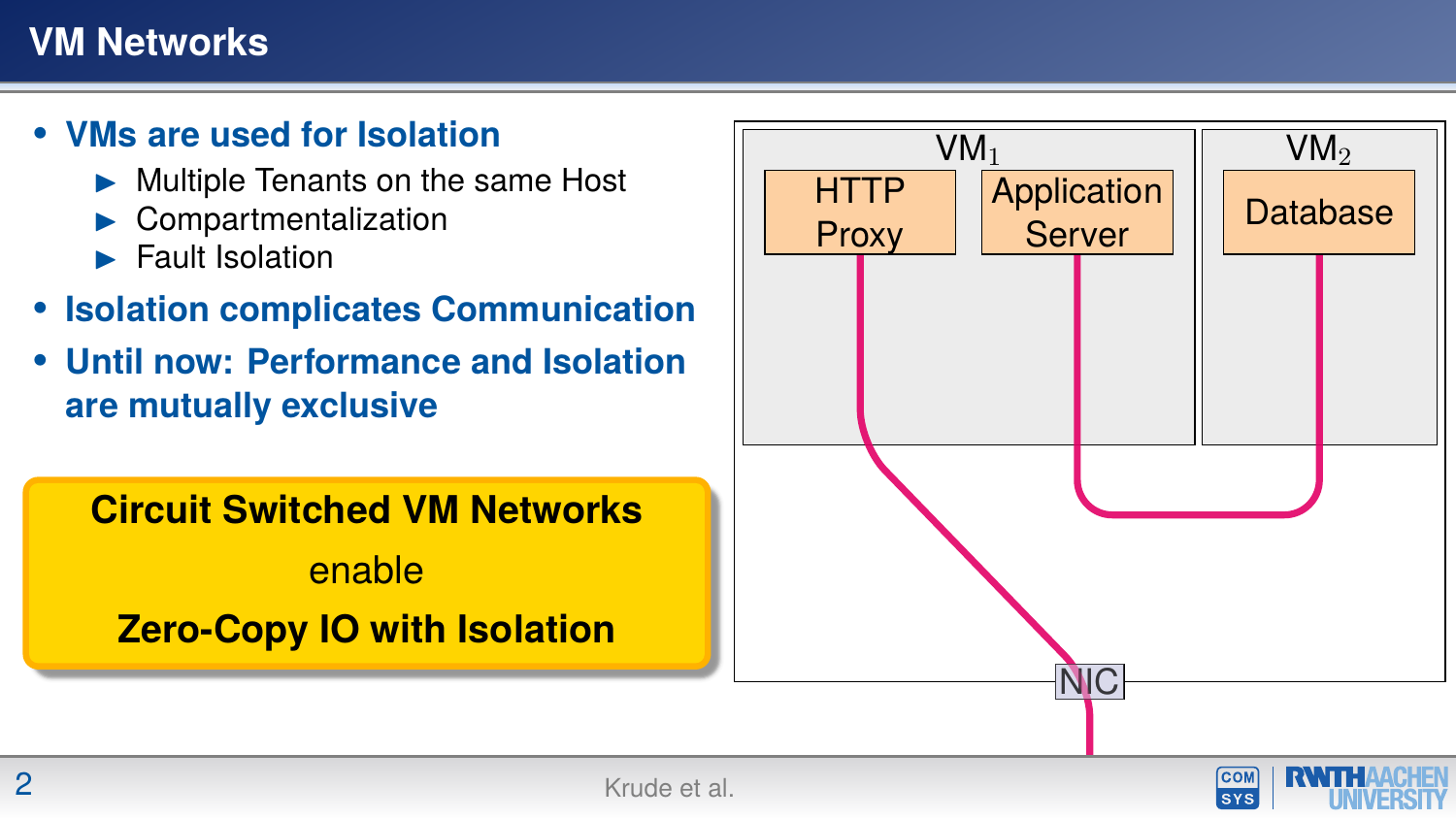**• Problem: Packet Switching**



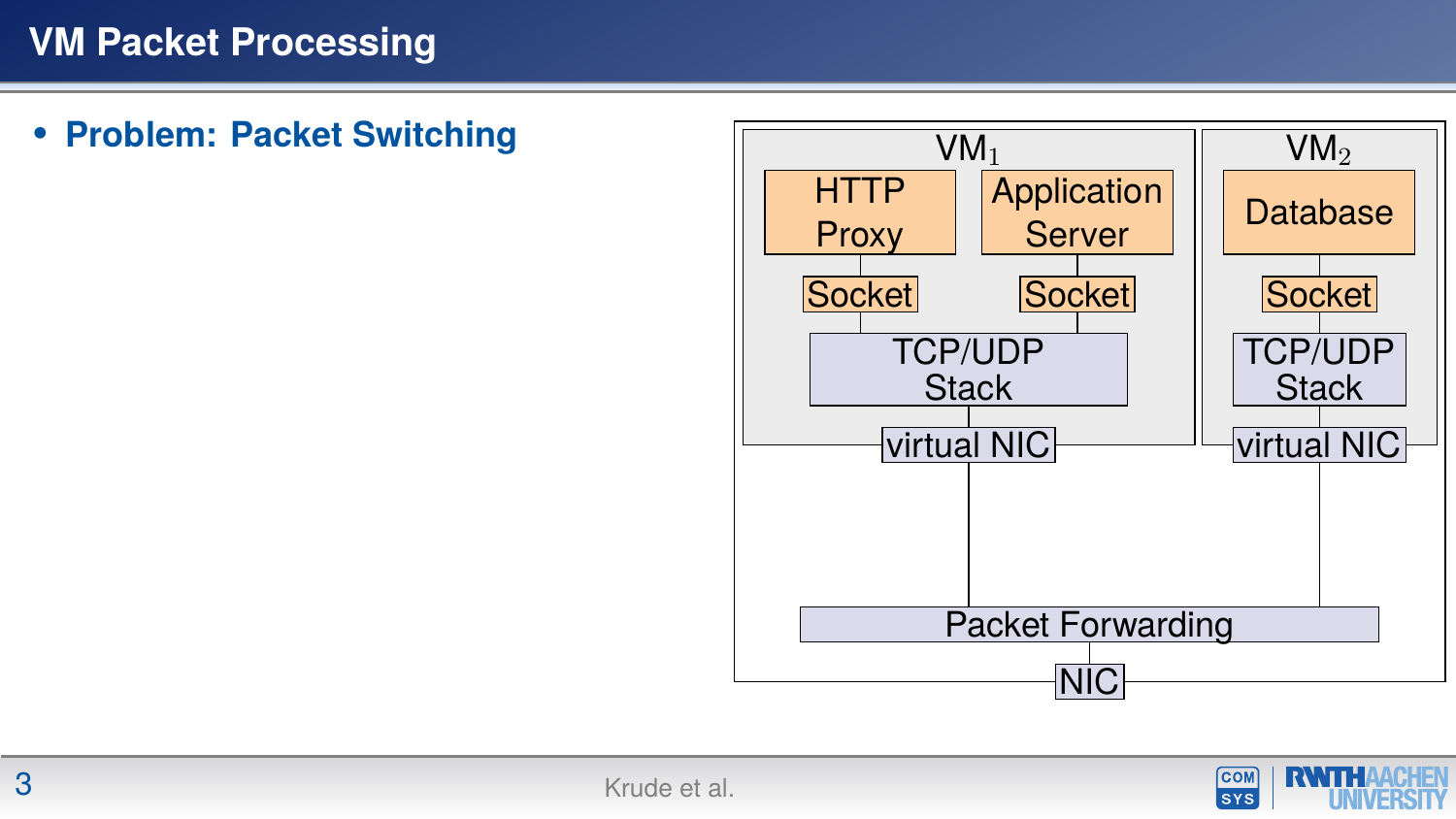- **• Problem: Packet Switching**
- **• Unnecessary Overhead**



**SYS**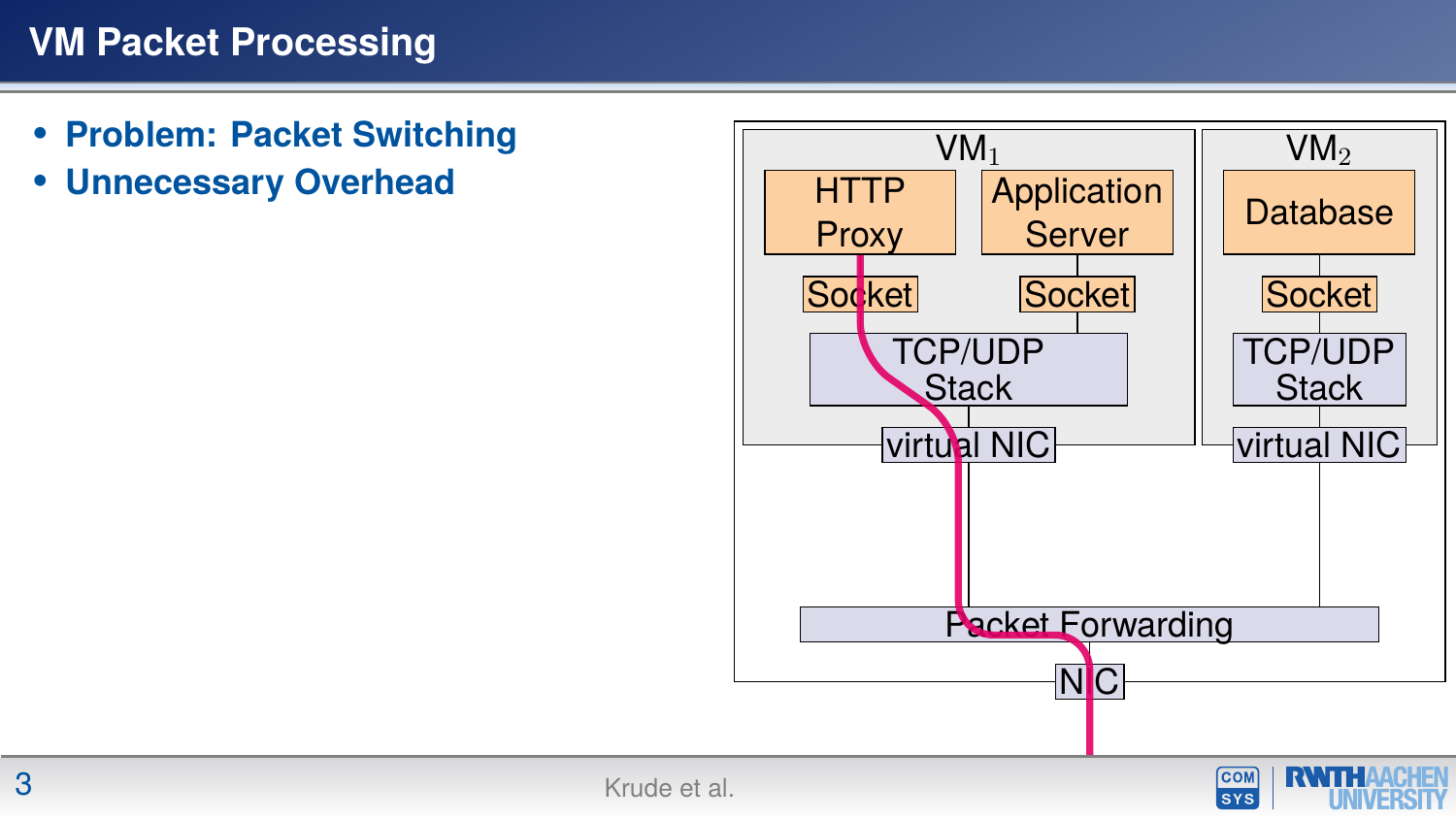- **• Problem: Packet Switching**
- **• Unnecessary Overhead**
	- **Multiplexing**
	- **Packetization**



**SYS**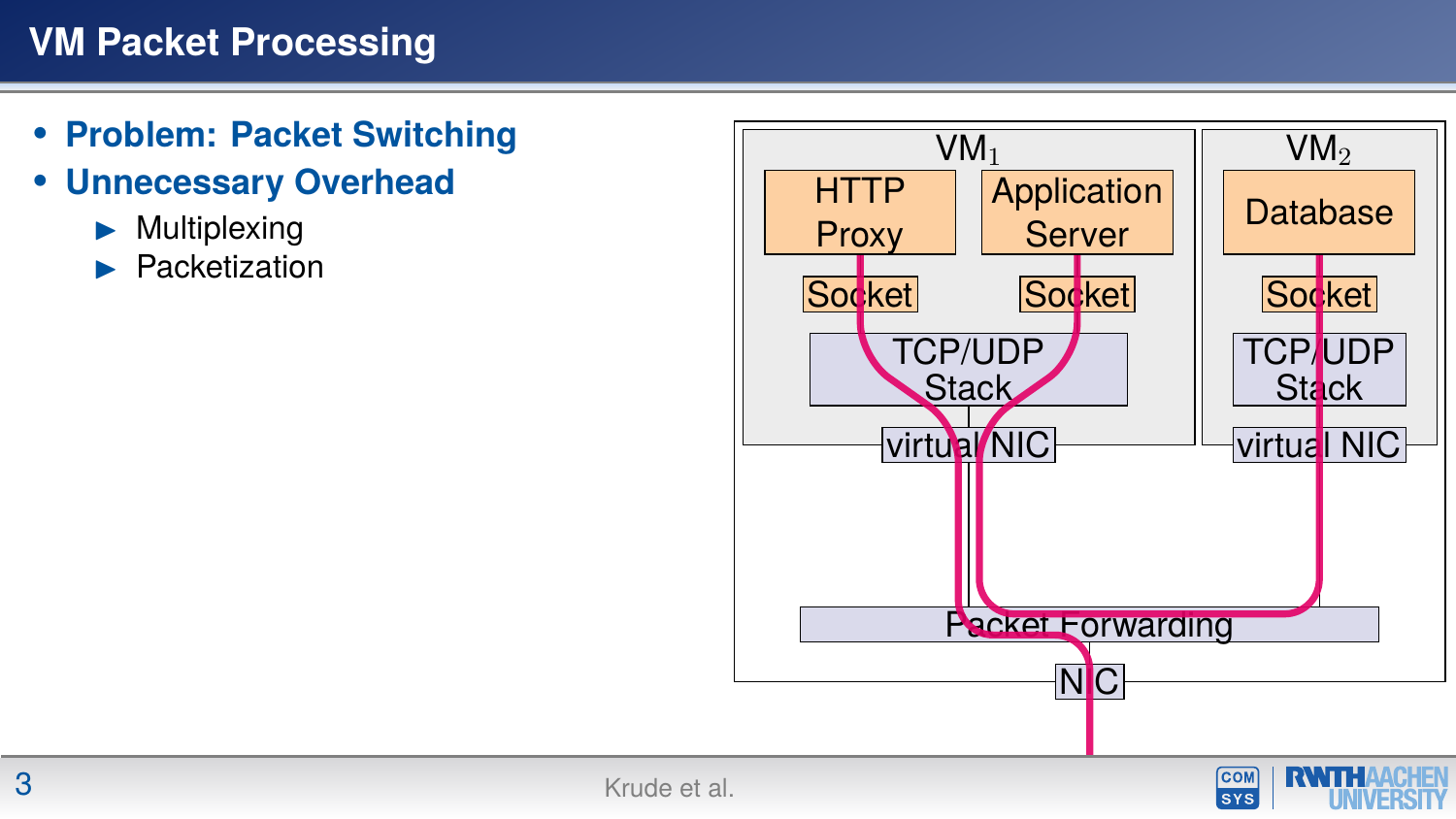- **• Problem: Packet Switching**
- **• Unnecessary Overhead**
	- **Multiplexing**
	- **Packetization**
	- **Congestion Control**
	- **Retransmissions**
	- **Reordering**



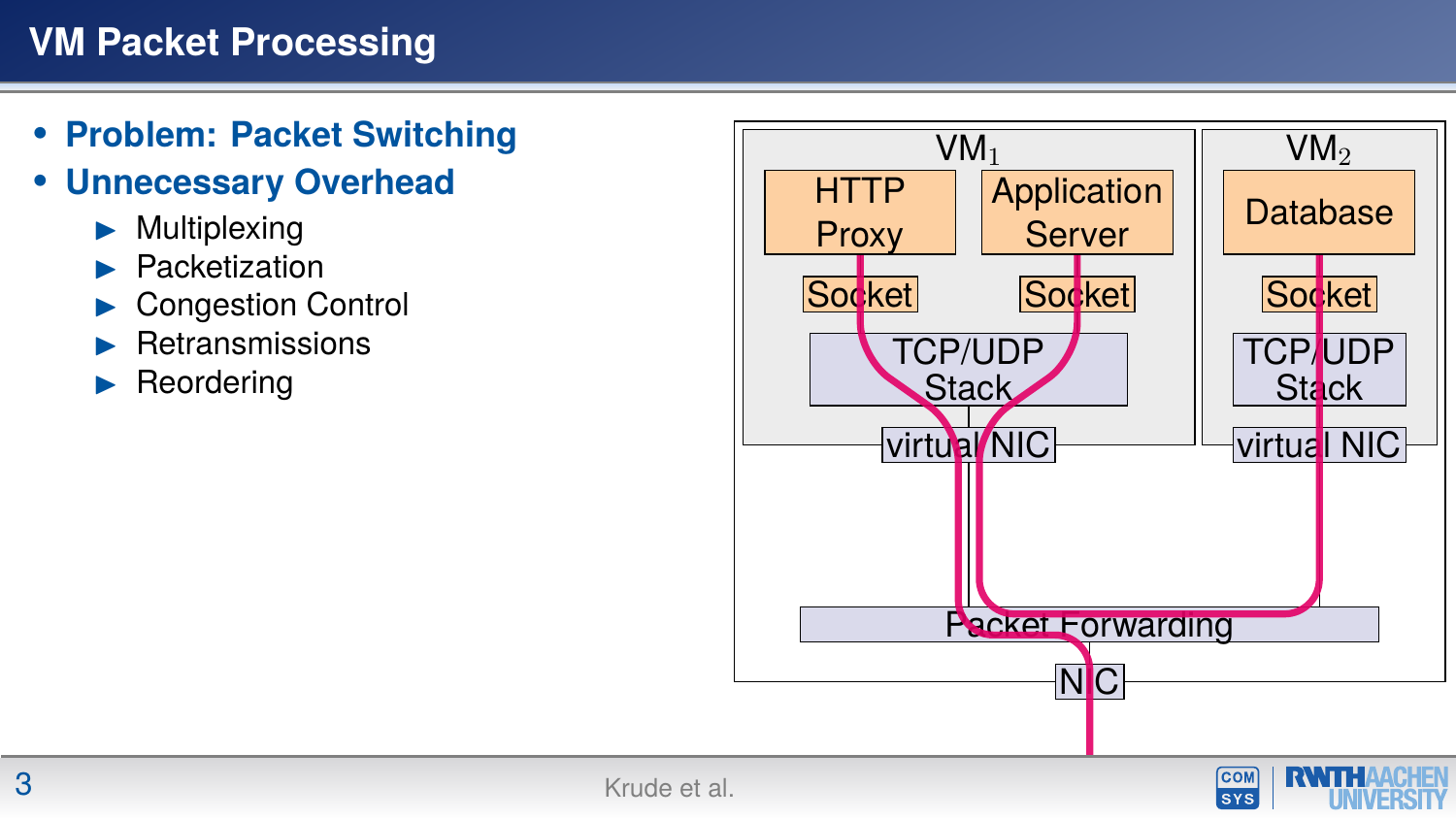- **• Problem: Packet Switching**
- **• Unnecessary Overhead**
	- **Multiplexing**
	- **Packetization**
	- **Congestion Control**
	- **Retransmissions**
	- **Reordering**
	- (Copying)



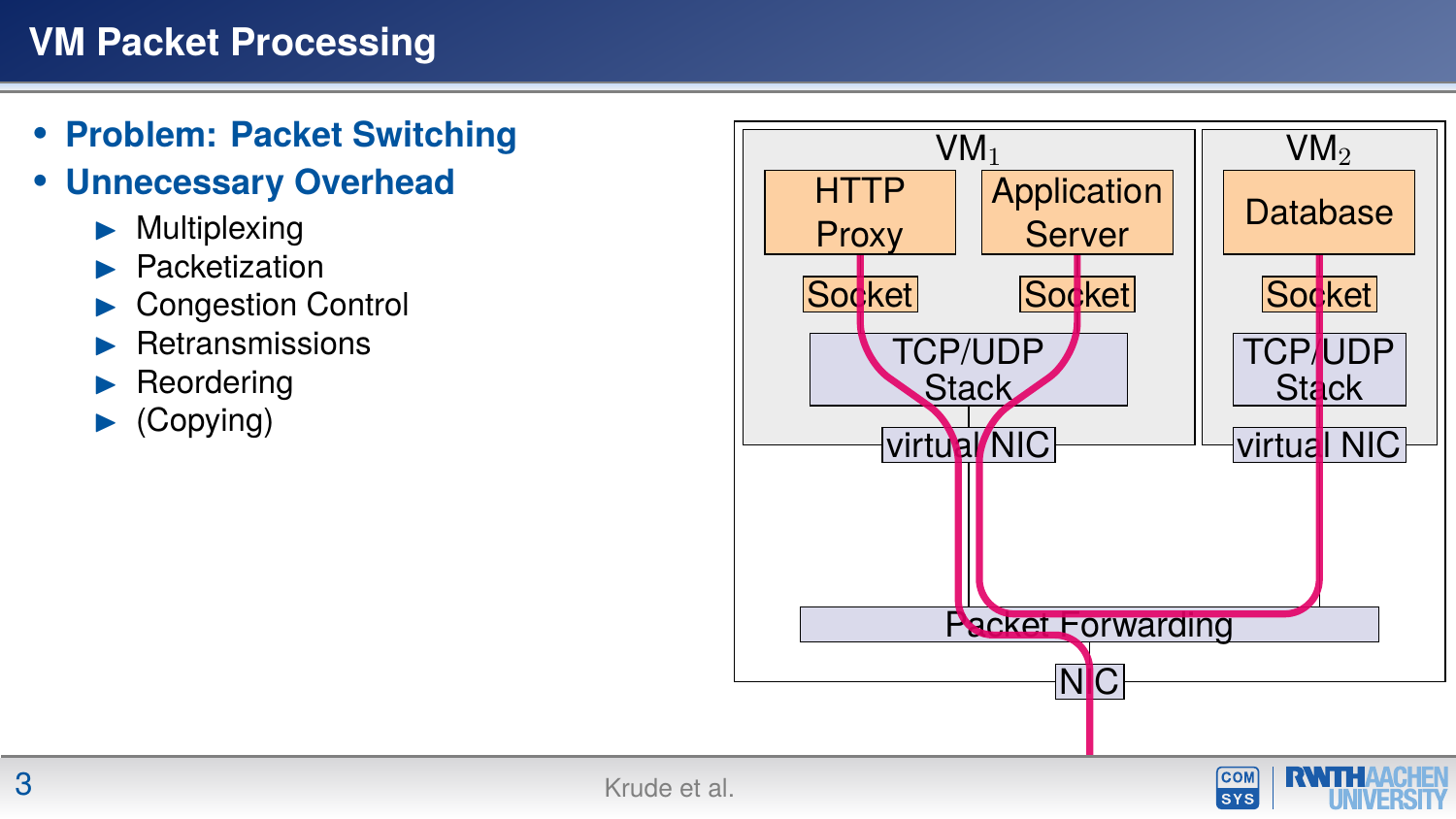- **• Problem: Packet Switching**
- **• Unnecessary Overhead**
	- **Multiplexing**
	- **Packetization**
	- **Congestion Control**
	- **Retransmissions**
	- **Reordering**
	- $\blacktriangleright$  (Copying)

#### **Goals**

- **•** Remove Overhead
- **•** Keep Application Compatibility
- 



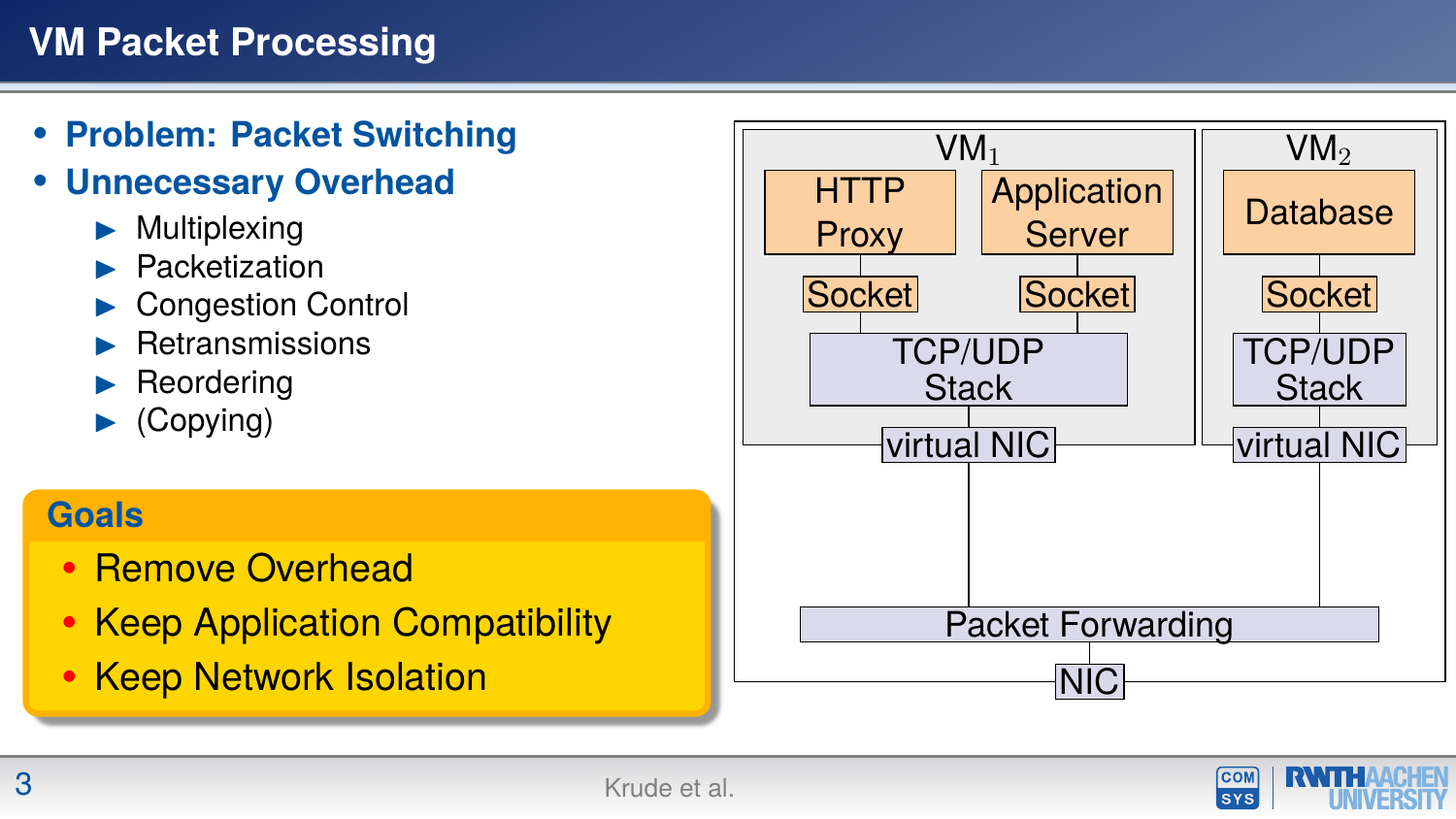- **• No Packet Processing in VM Kernels**
	- I Move to Host if Still Needed
	- I Remove if Possible



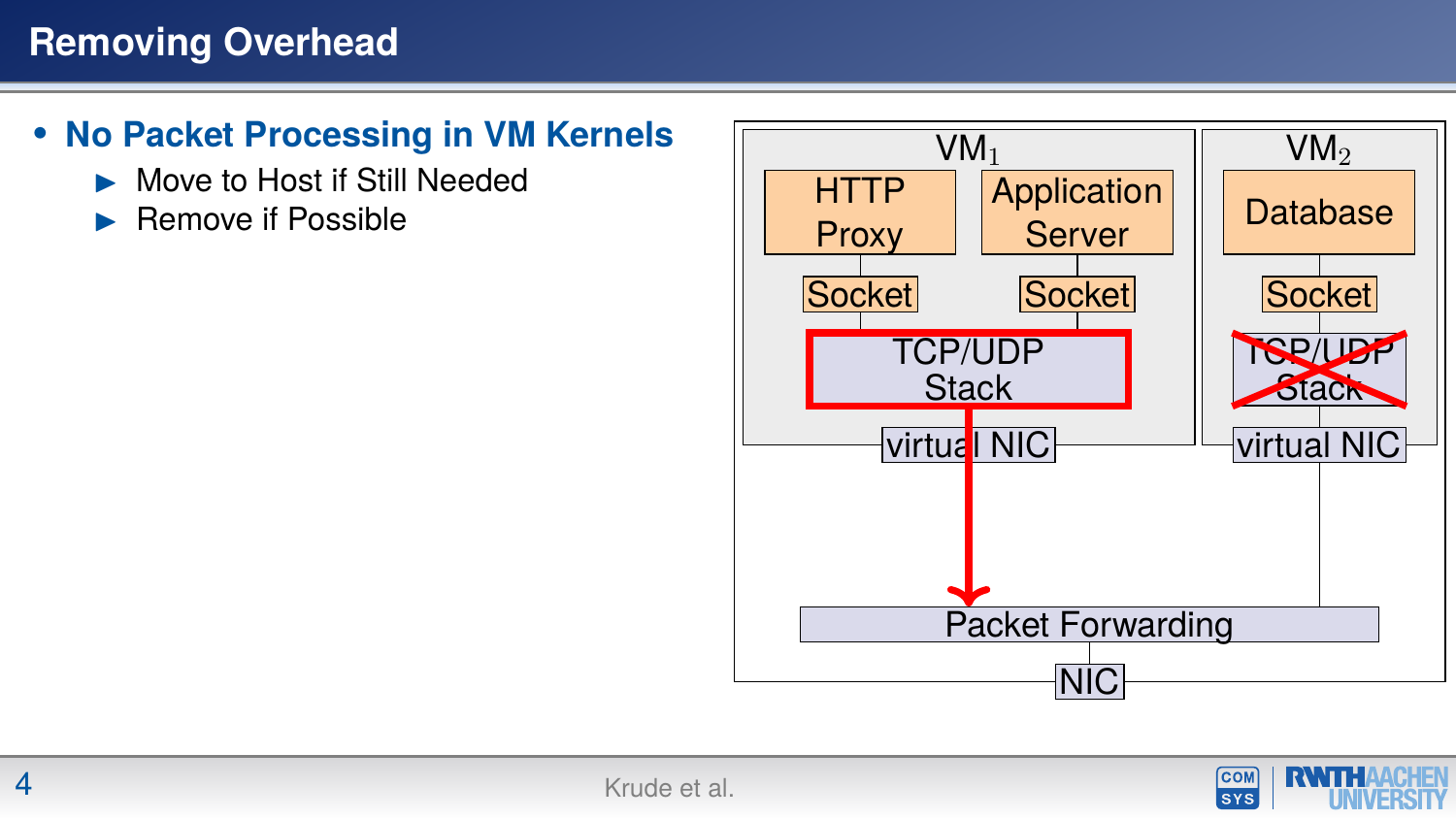- **• No Packet Processing in VM Kernels**
	- Move to Host if Still Needed
	- I Remove if Possible



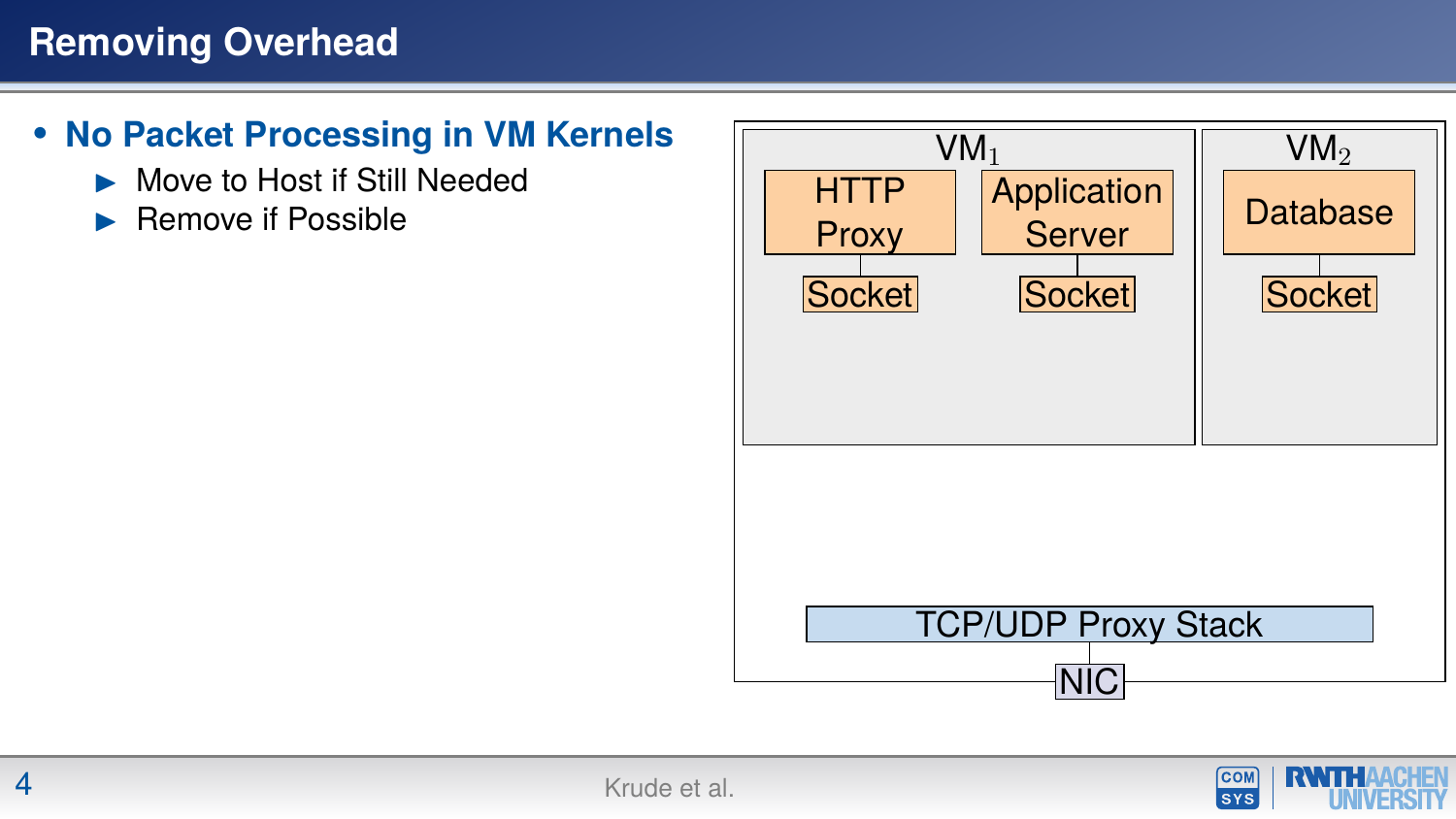#### **• No Packet Processing in VM Kernels**

- Move to Host if Still Needed
- $\blacktriangleright$  Remove if Possible

# **• Keep Socket API**

- **In Provides Access to Streams &** Datagrams
- Required to Support Legacy Applications
- Provides Isolation between Applications

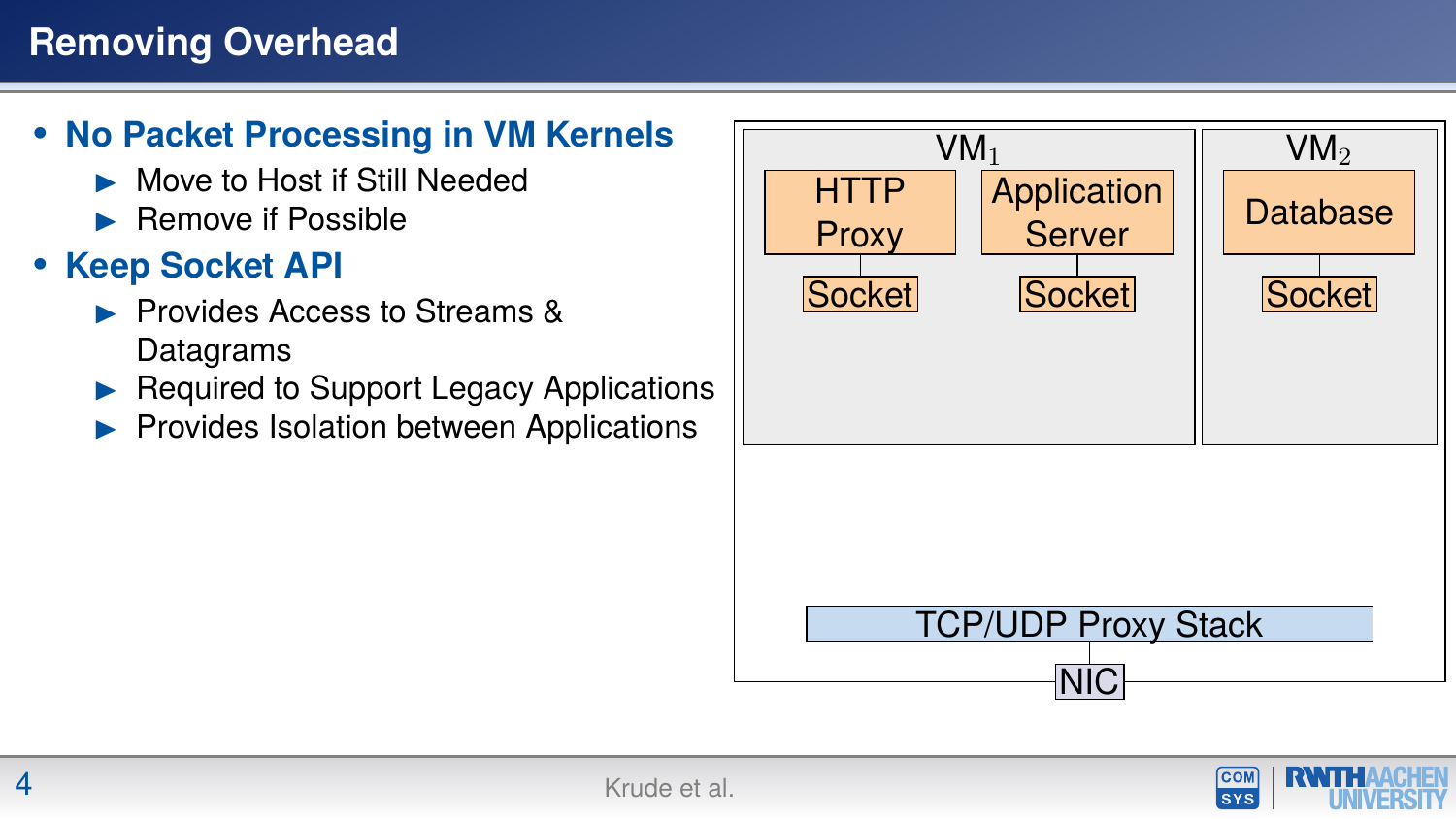#### **• No Packet Processing in VM Kernels**

- **INOVE TO HOST If Still Needed**
- $\blacktriangleright$  Remove if Possible

# **• Keep Socket API**

- **In Provides Access to Streams &** Datagrams
- Required to Support Legacy Applications
- $\blacktriangleright$  Provides Isolation between Applications

# **• Provide Zero-Copy API**

 $\triangleright$  As Optional Extension to Socket API



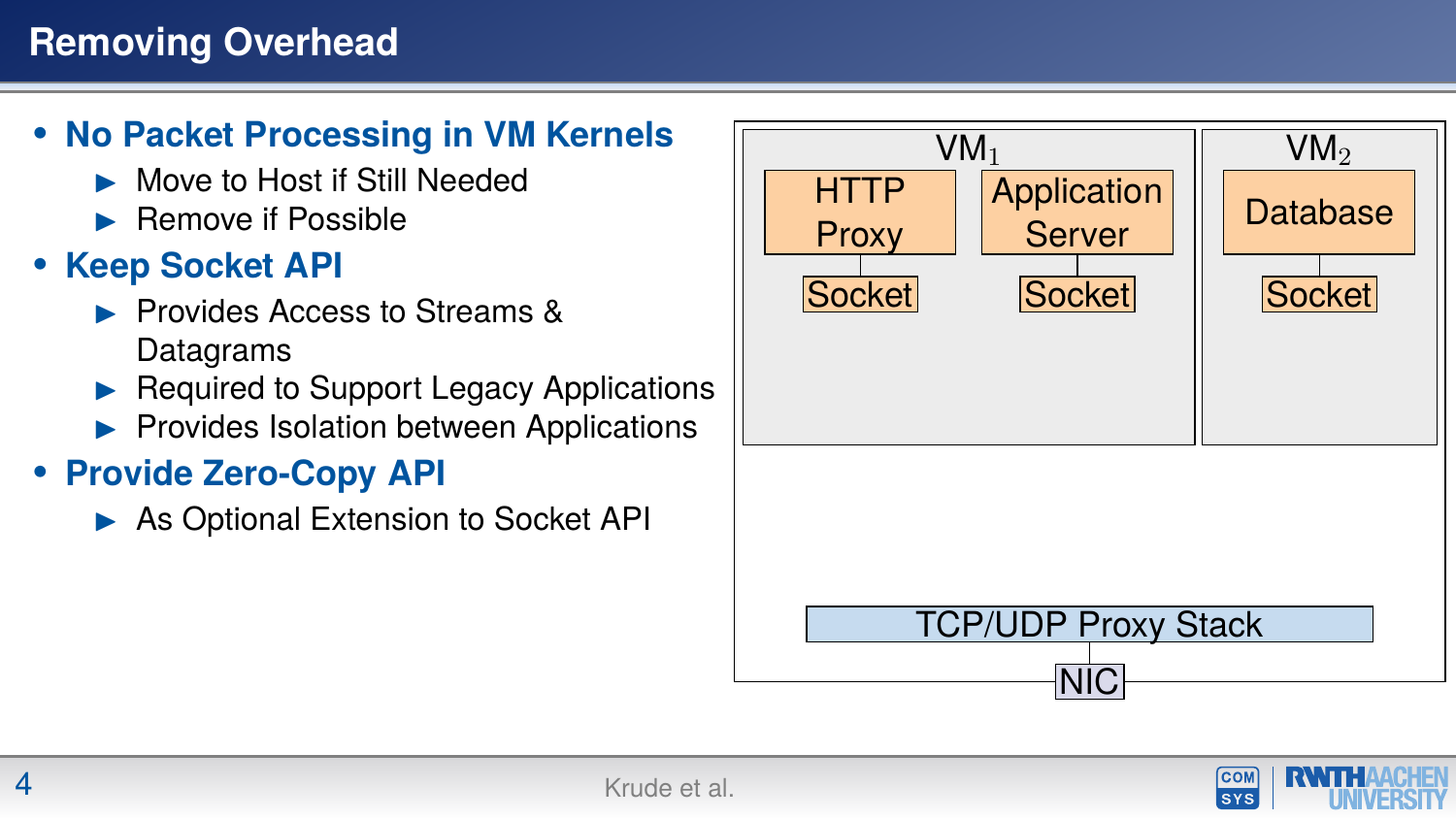#### **Circuit Switched VM Networks**

- **• Separate Shared-Memory based Circuit for each Connection**
	- $\blacktriangleright$  from VM to Proxy Stack
	- or Direct from VM to VM



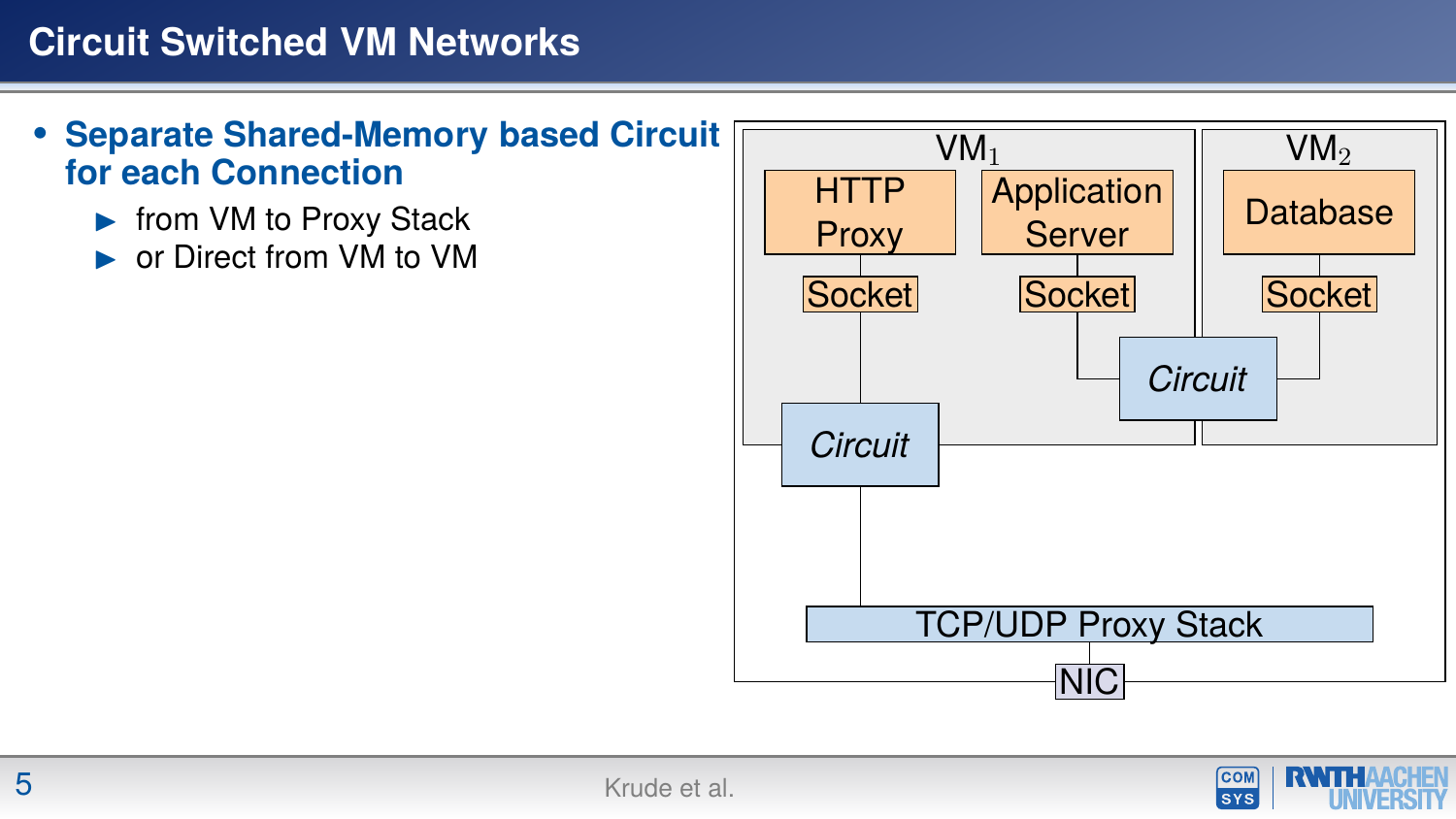#### **• Separate Shared-Memory based Circuit for each Connection**

- $\blacktriangleright$  from VM to Proxy Stack
- ► or Direct from VM to VM

#### **• Switch Operator**

- I Mediates Connection Establishment
- I Enforces Connection Policies



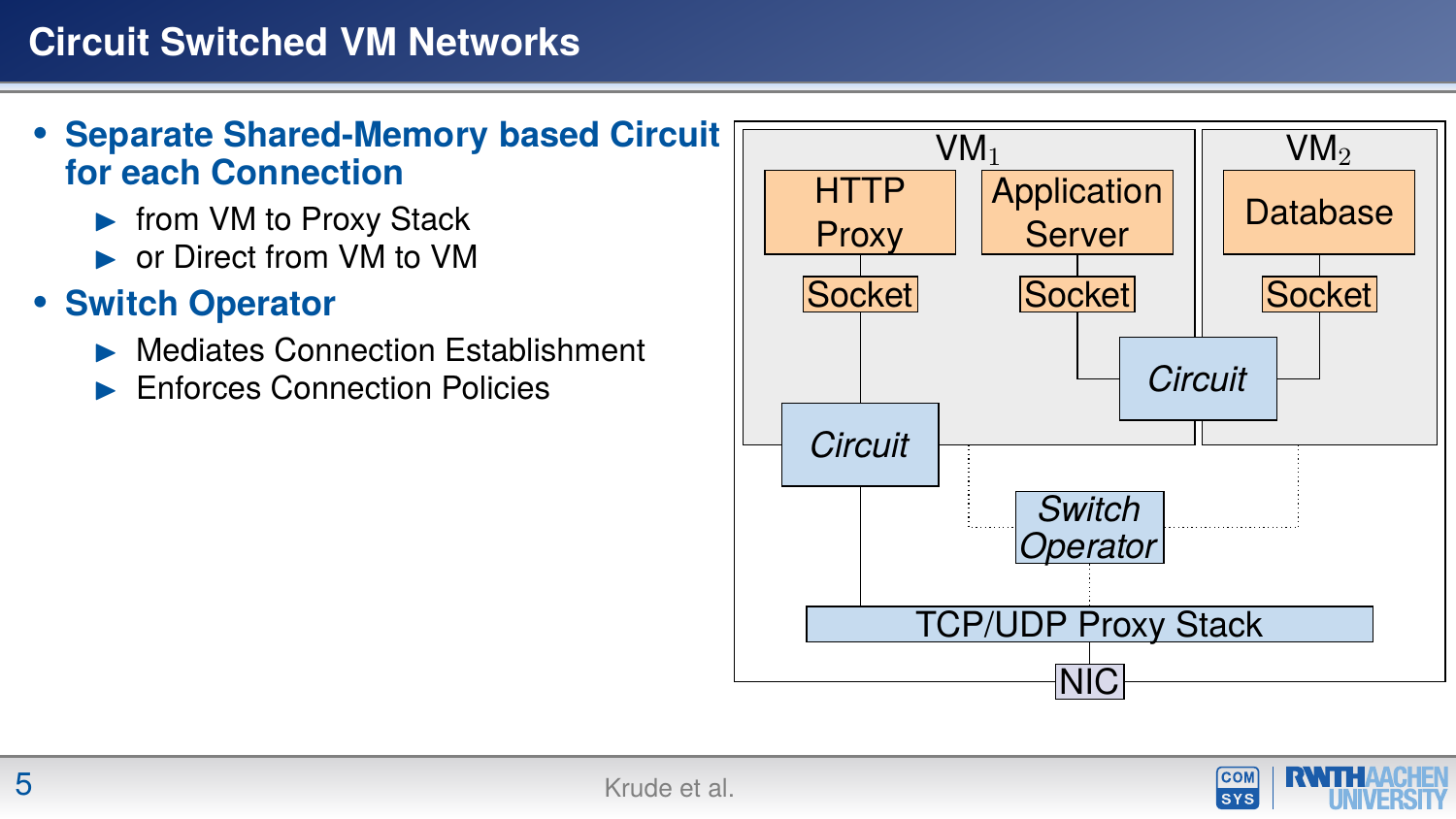#### **Circuits**



#### **• Protocol Features**

- $\blacktriangleright$  TCP Flow Control: Ring Buffers
- $\blacktriangleright$  UDP Datagrams: Prepend some kind of Header

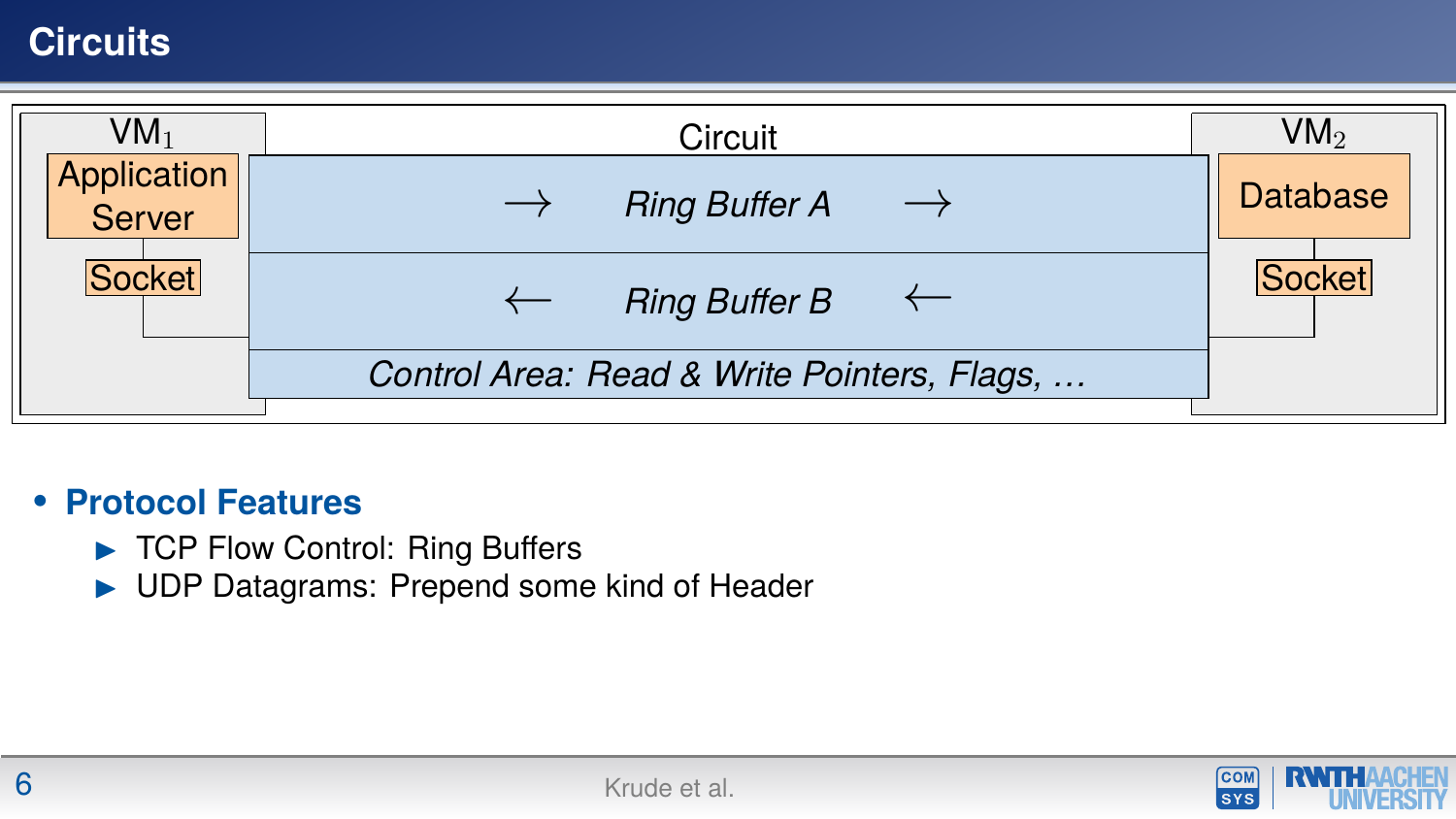# **Circuits**



#### **• Protocol Features**

- $\blacktriangleright$  TCP Flow Control: Ring Buffers
- ▶ UDP Datagrams: Prepend some kind of Header

#### **• Zero-Copy Circuit**

- $\blacktriangleright$  Map Circuit Memory into Application
- $\triangleright$  Optional  $\Rightarrow$  Compatible with Legacy Applications

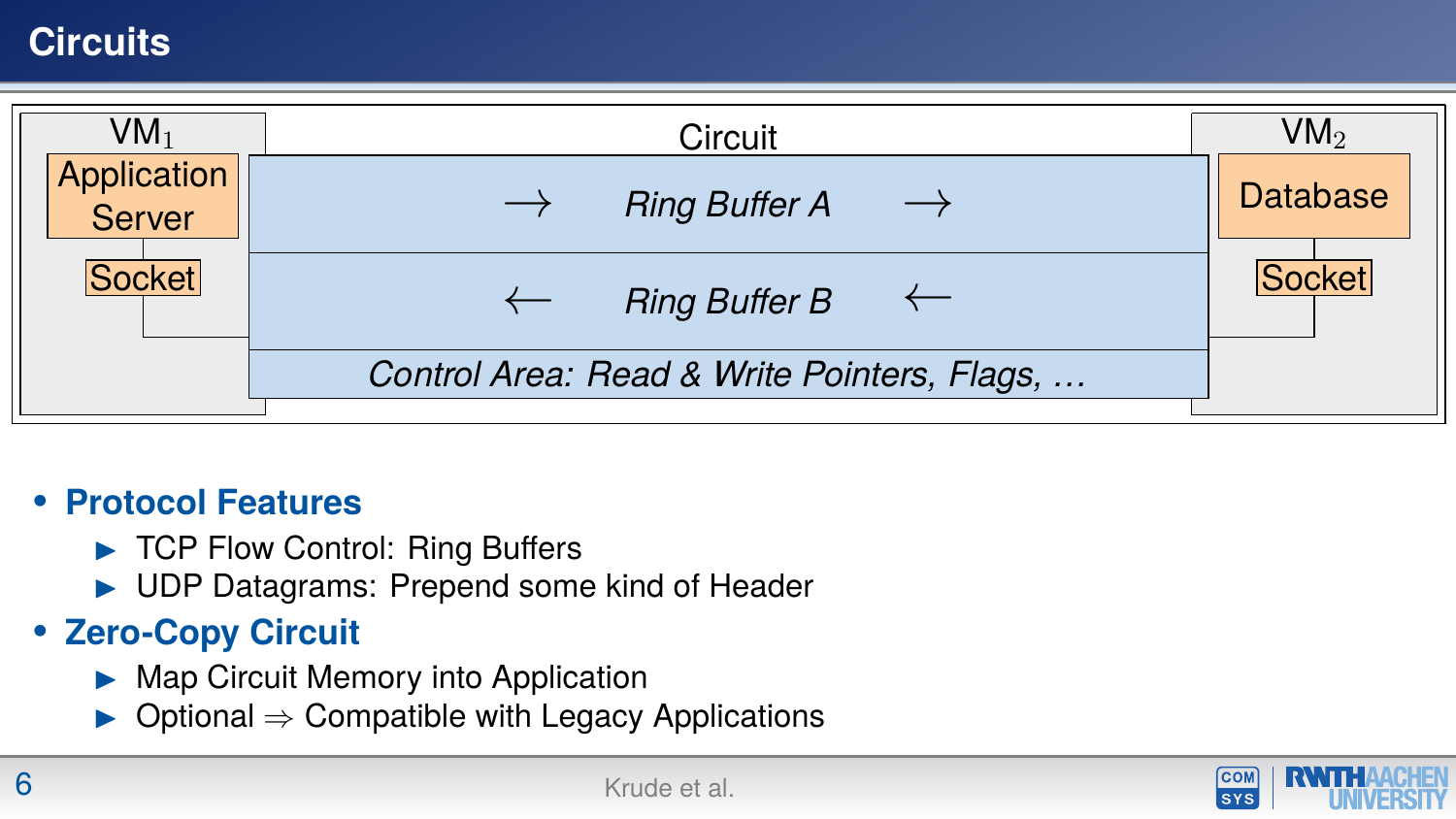#### **• No Access to Communication of other Applications**

- $\blacktriangleright$  Keeps Socket Isolation
- Even when doing Zero-Copy IO

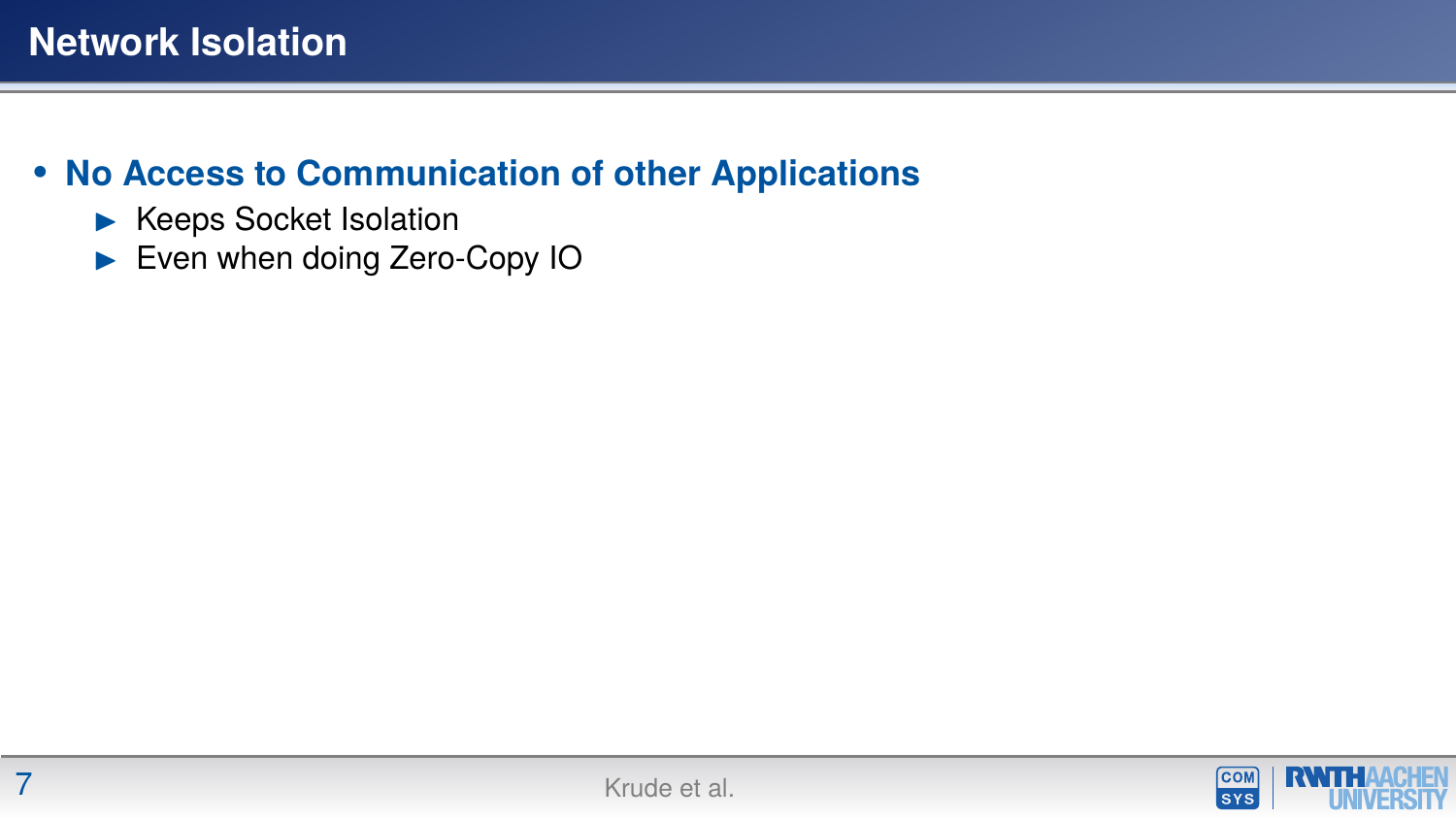#### **• No Access to Communication of other Applications**

- $\blacktriangleright$  Keeps Socket Isolation
- Even when doing Zero-Copy IO

#### **• Connection Policies enforced on Connection Setup**

- $\triangleright$  No Inspection of Individual Packets needed
- I No Redundant State for Stateful Firewalls

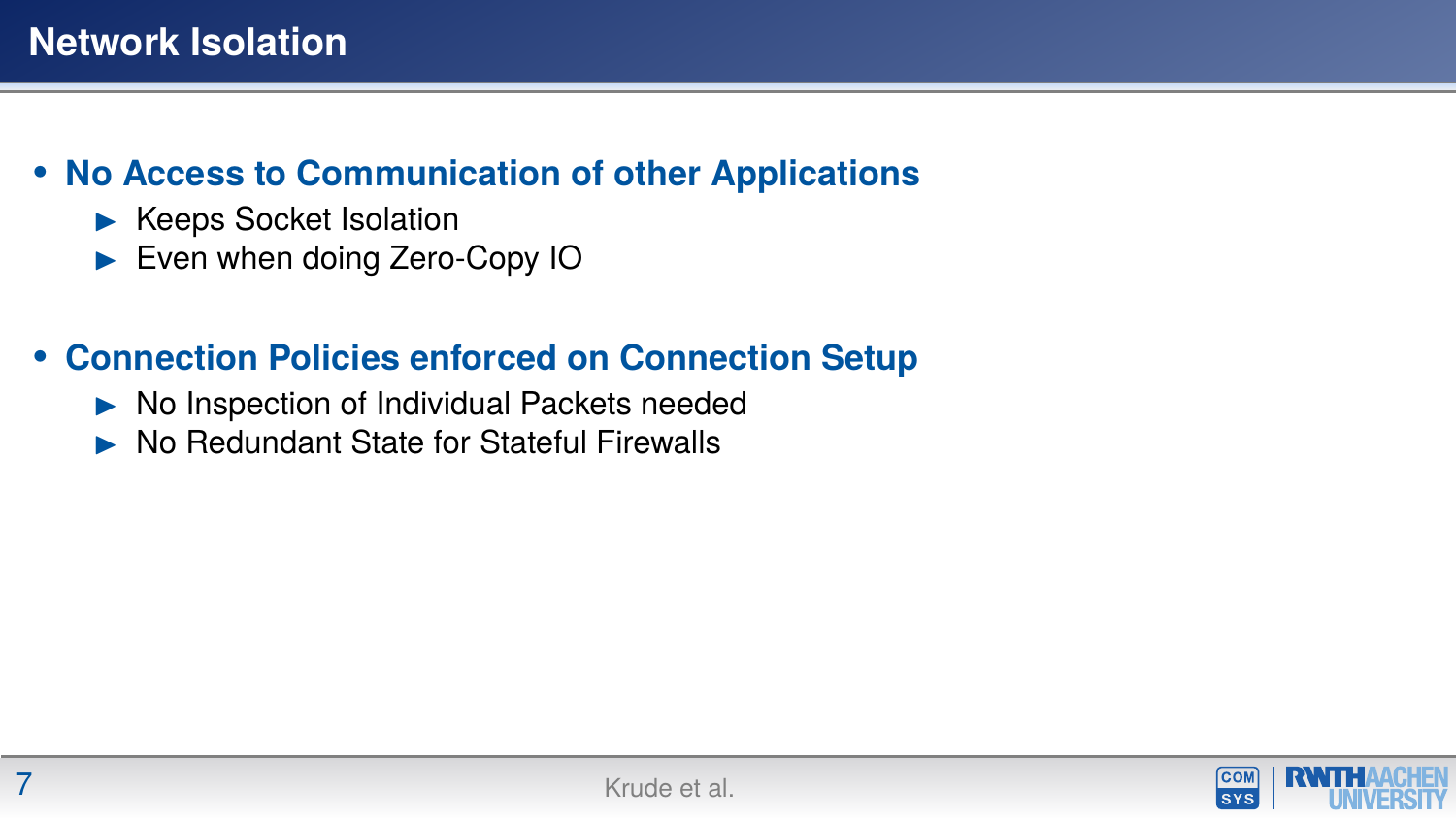#### **• No Access to Communication of other Applications**

- $\blacktriangleright$  Keeps Socket Isolation
- Even when doing Zero-Copy IO

#### **• Connection Policies enforced on Connection Setup**

- $\triangleright$  No Inspection of Individual Packets needed
- I No Redundant State for Stateful Firewalls

#### **• Denying Raw Packet Access**

- $\blacktriangleright$  Same Level of Access as Containers
- I No Crafting of Malicious Packet Headers
- I No Unfair Congestion Control Algorithms

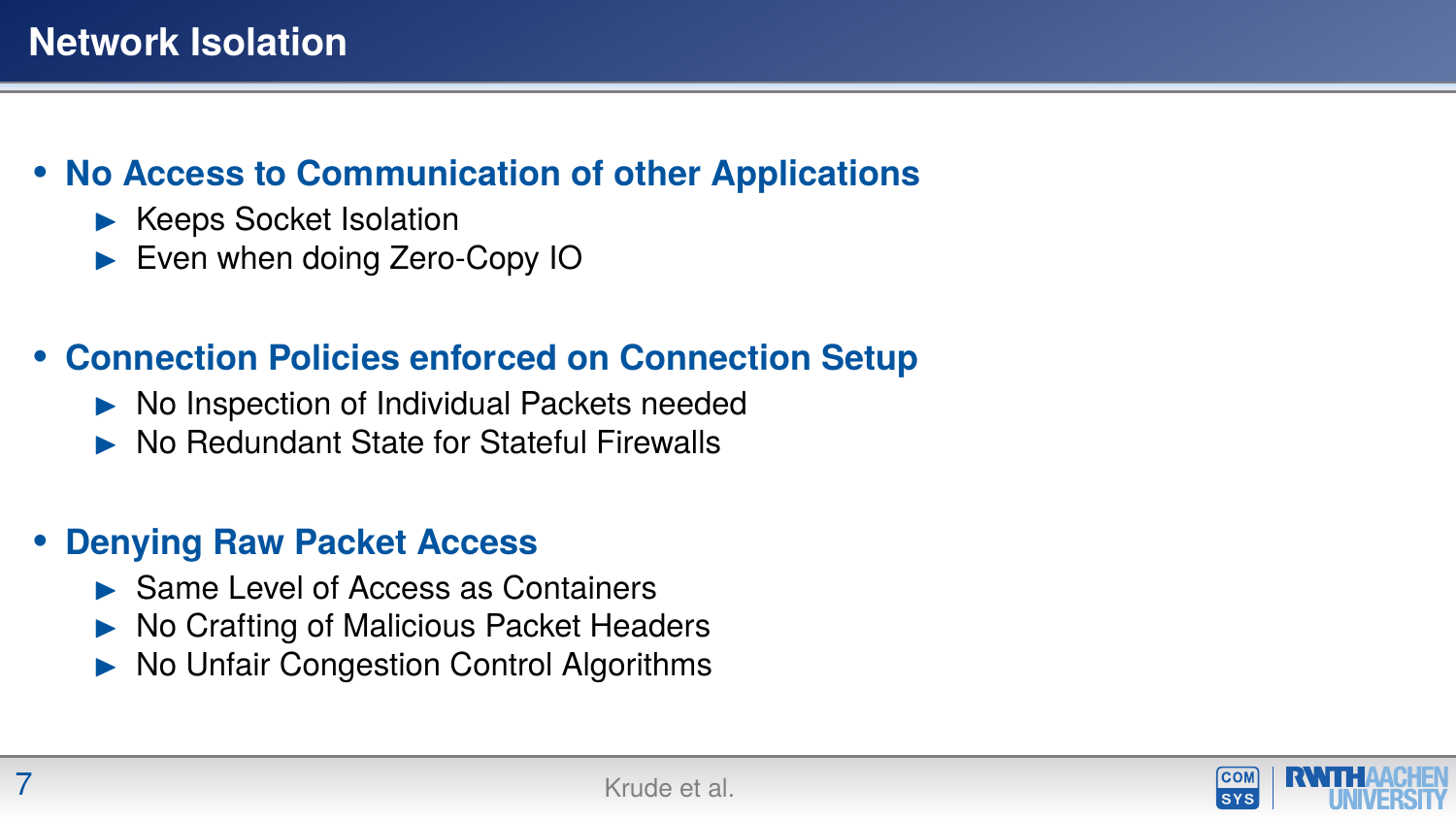- ▶ Allows for Shared-Memory between any consenting VM
- **• Linux VM Kernel & Linux Host OS**
	- $\triangleright$  No VM User-Space Modifications Required
	- $\blacktriangleright$  Use Regular Linux Sockets for Proxy Stack



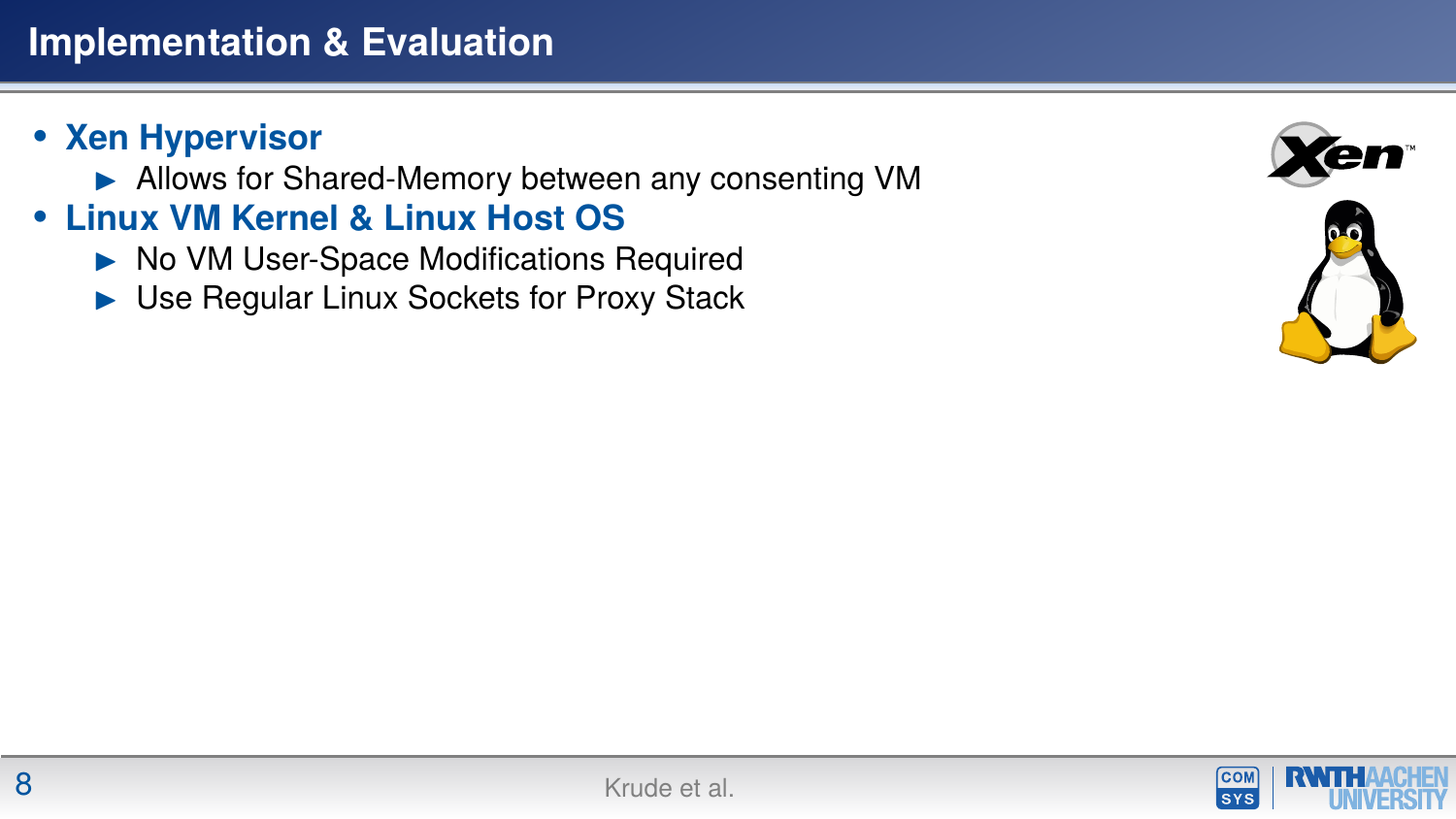- ▶ Allows for Shared-Memory between any consenting VM
- **• Linux VM Kernel & Linux Host OS**
	- ▶ No VM User-Space Modifications Required
	- $\blacktriangleright$  Use Regular Linux Sockets for Proxy Stack
- **• Works for Real-World Applications**

I NGINX, BIND, Tor, Firefox, Transmission, Quake 3, Mutt, openssh, git, aptitude, wget, …



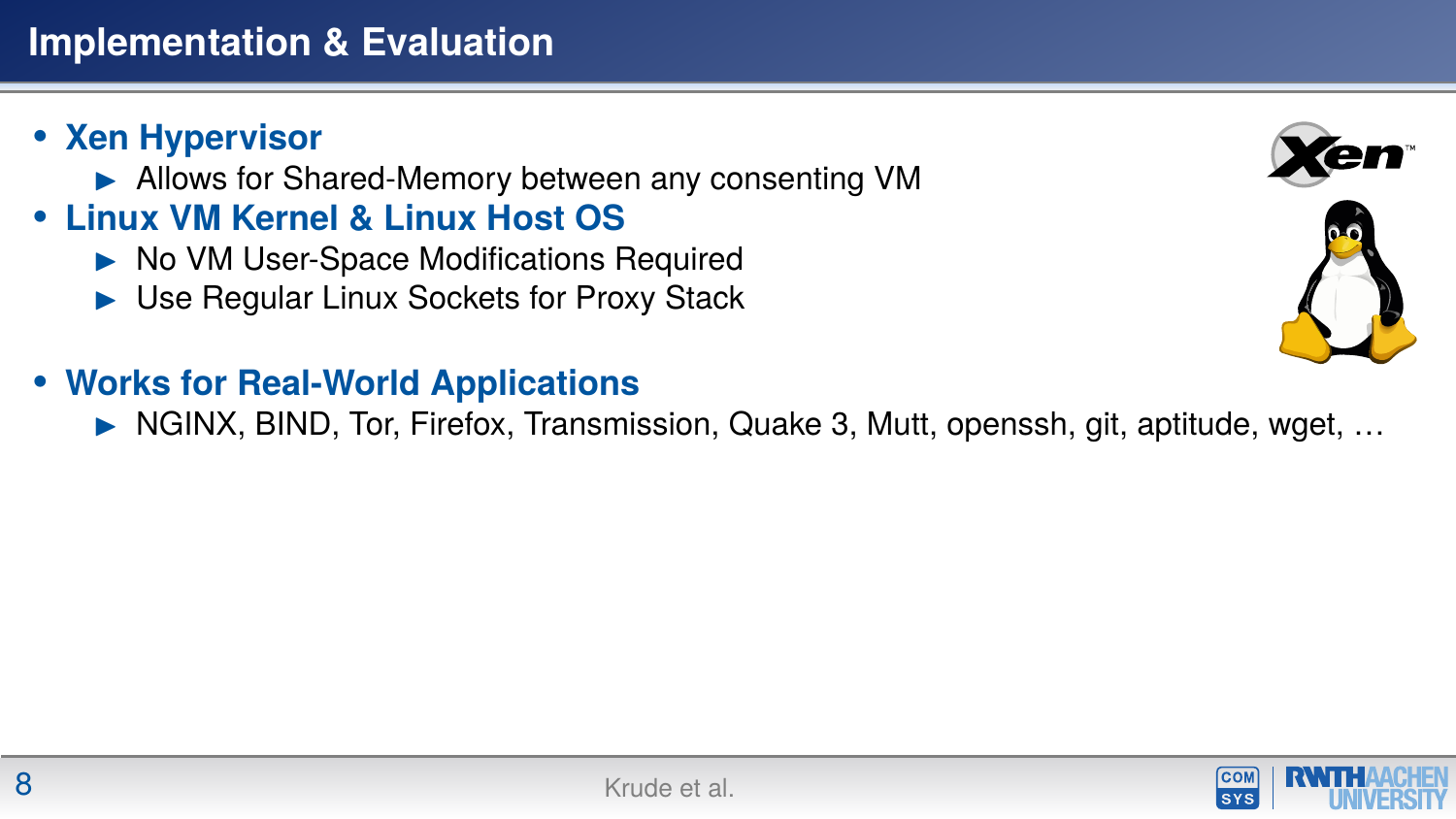- ▶ Allows for Shared-Memory between any consenting VM
- **• Linux VM Kernel & Linux Host OS**
	- ▶ No VM User-Space Modifications Required
	- $\blacktriangleright$  Use Regular Linux Sockets for Proxy Stack
- **• Works for Real-World Applications**
	- $\triangleright$  NGINX, BIND, Tor, Firefox, Transmission, Quake 3, Mutt, openssh, git, aptitude, wget, ...

#### **• Reduced VM Size**

- $\triangleright$  Minimum Linux VM: 17% Memory Reduction, 48 MiB to 40 MiB
- Especially Relevant for Unikernels in high density Deployments



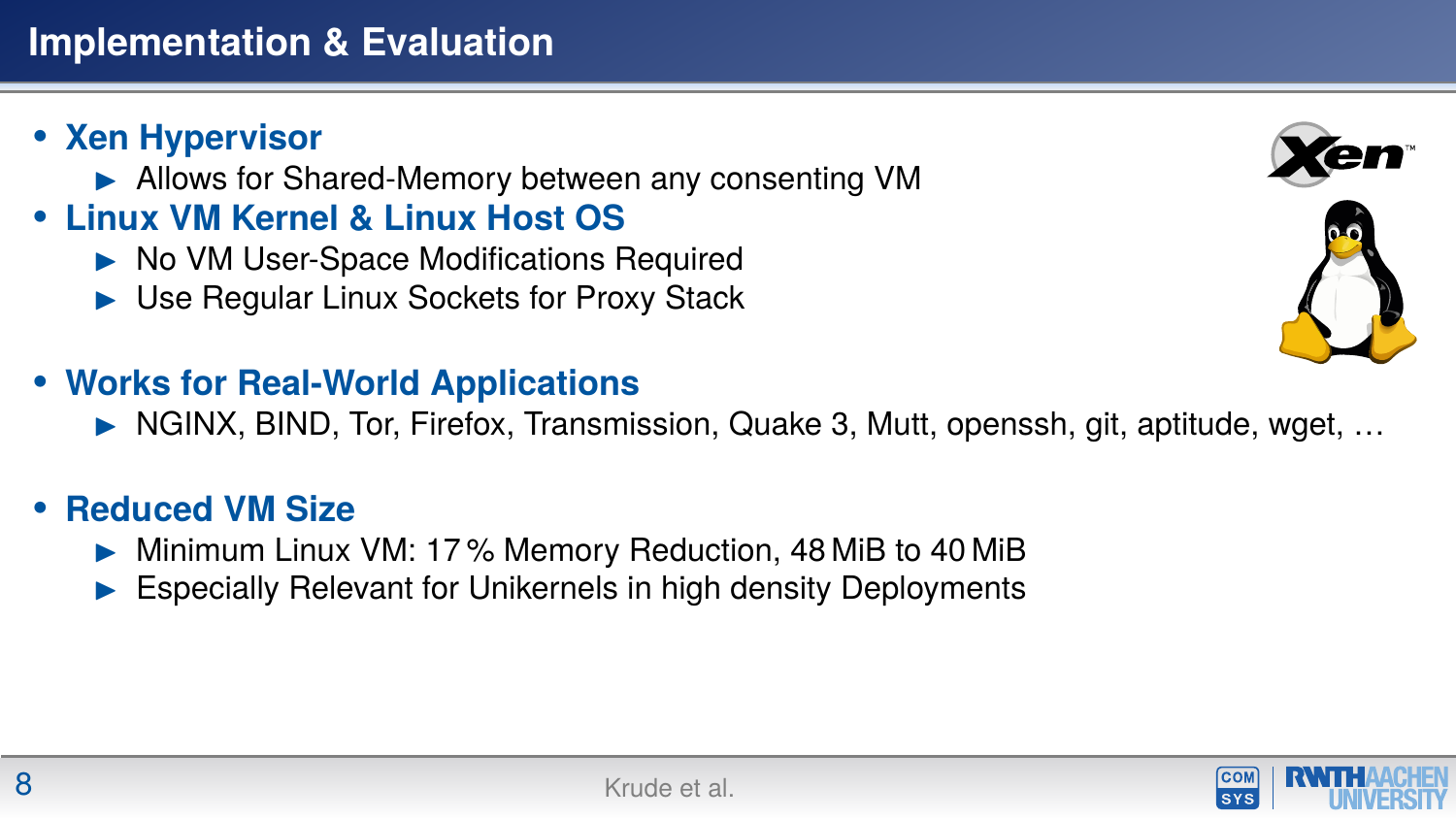- ▶ Allows for Shared-Memory between any consenting VM
- **• Linux VM Kernel & Linux Host OS**
	- ▶ No VM User-Space Modifications Required
	- $\blacktriangleright$  Use Regular Linux Sockets for Proxy Stack
- **• Works for Real-World Applications**
	- $\triangleright$  NGINX, BIND, Tor, Firefox, Transmission, Quake 3, Mutt, openssh, git, aptitude, wget, ...

#### **• Reduced VM Size**

- $\triangleright$  Minimum Linux VM: 17% Memory Reduction, 48 MiB to 40 MiB
- Especially Relevant for Unikernels in high density Deployments

#### **• Measured Goodput & Response Times**

 $\blacktriangleright$  Hardware: Xeon E5-4610 v4 (10 Cores), Intel X710-T4 (10 Gbit)





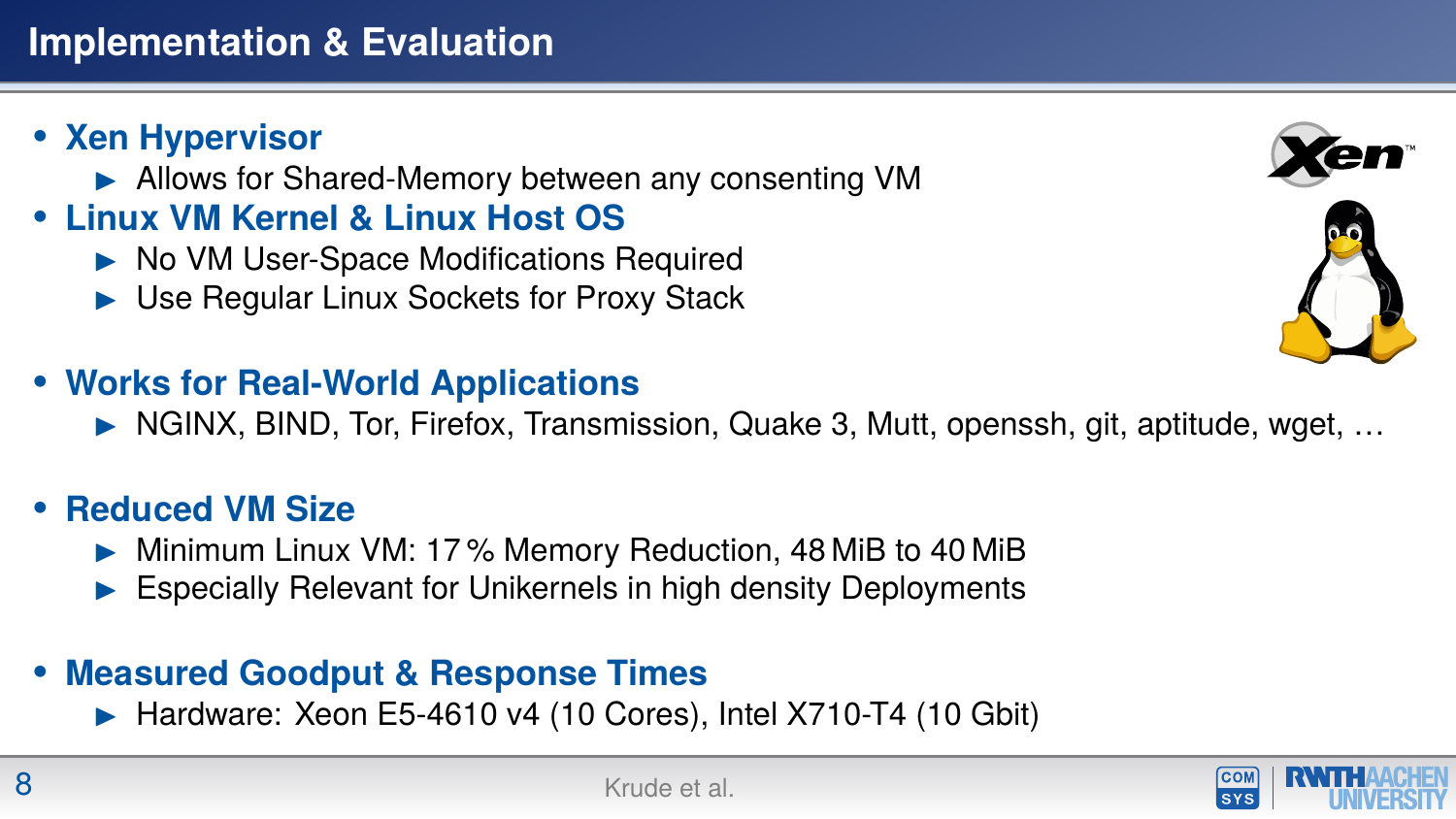# **Stream Goodput**

VMs to External Host



packet switched circuit + legacy app circuit + zero-copy 95% Confidence

 $+$  Circuit + Proxy Stack  $+$  NIC

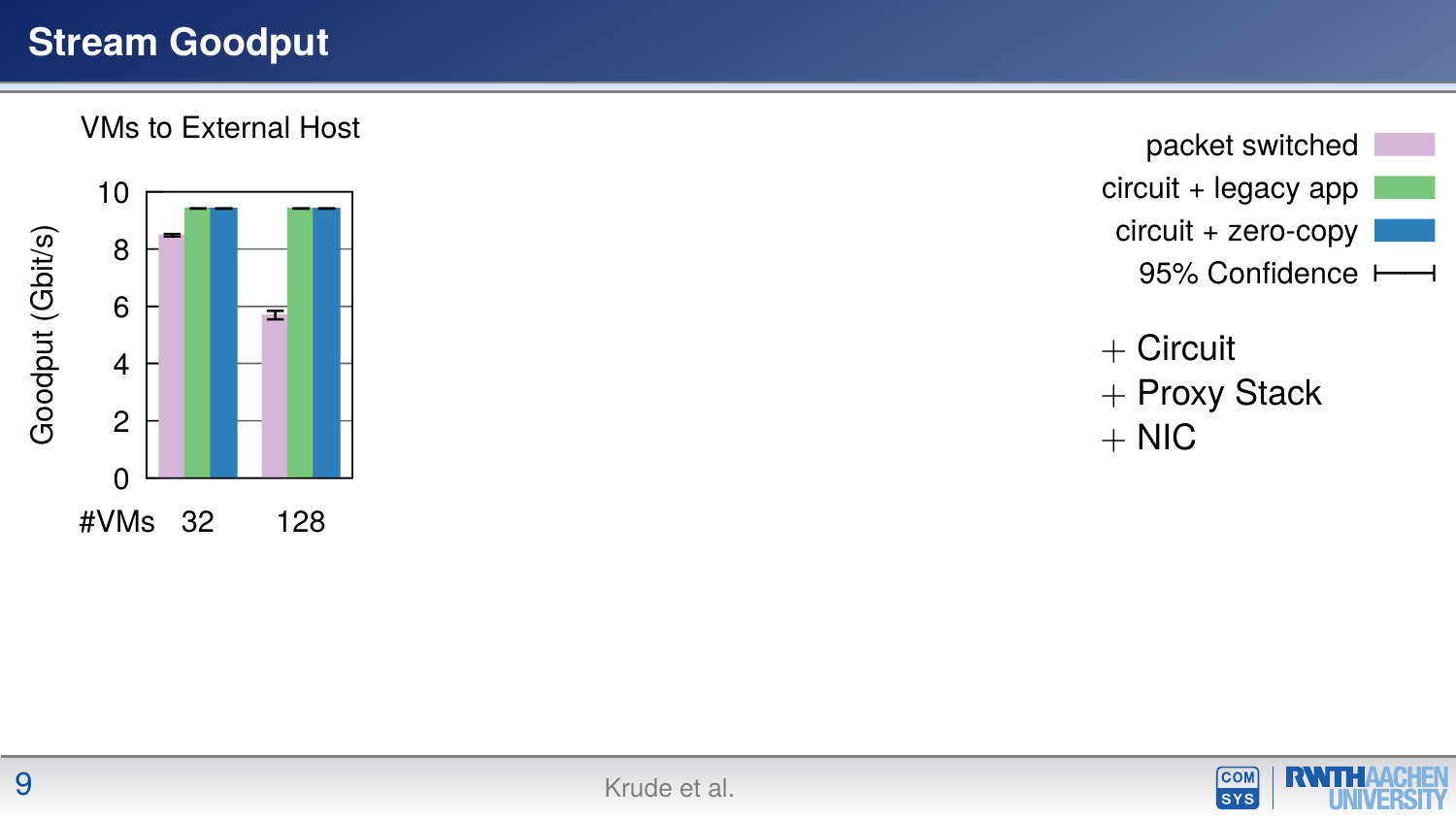# **Stream Goodput**



#### **•** suitable beyond 10 GBit NICs

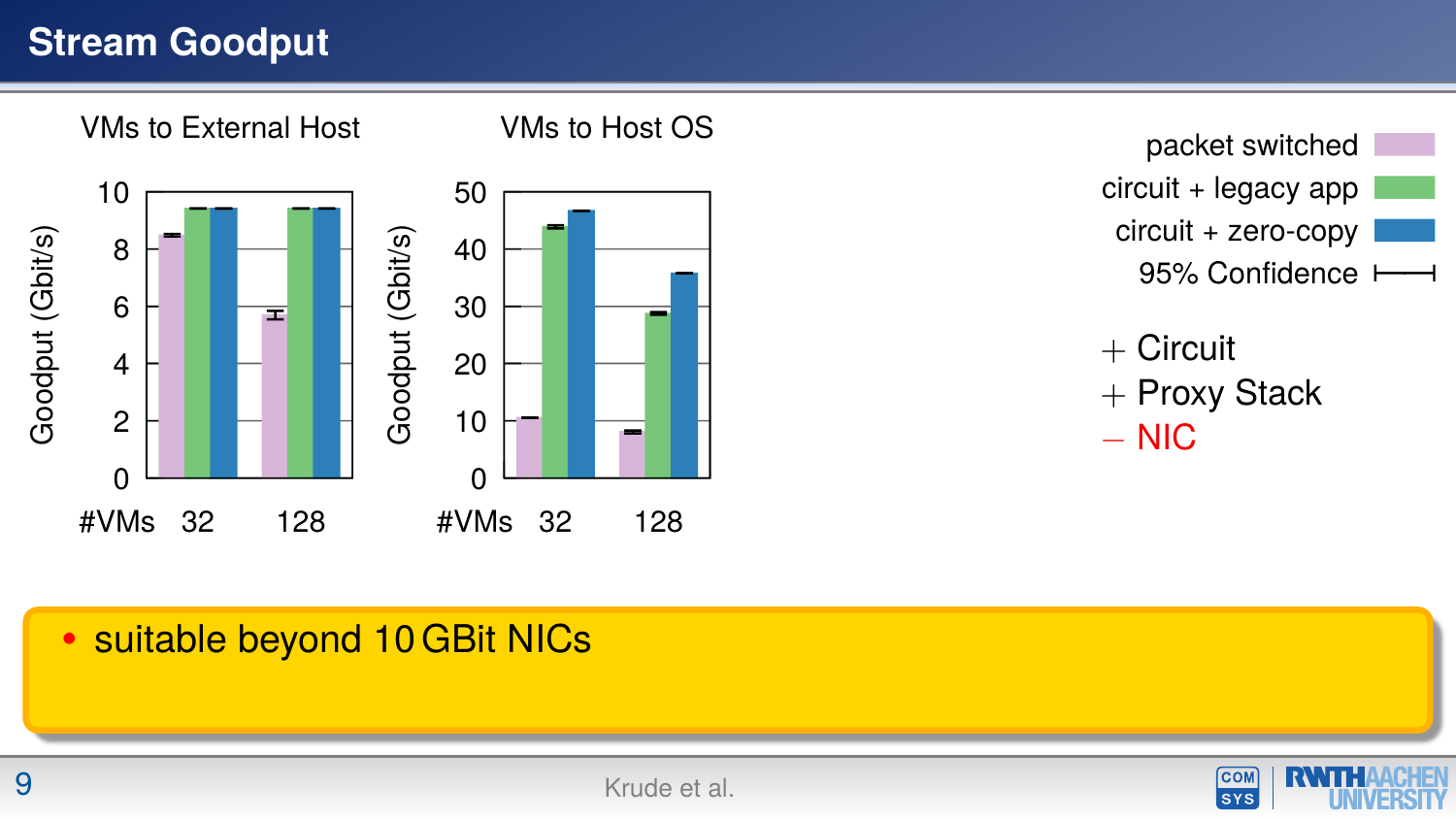# **Stream Goodput**



- **•** suitable beyond 10 GBit NICs
- **•** up to 137.2 Gbit/s with an Improvement of up to 15.4 ×

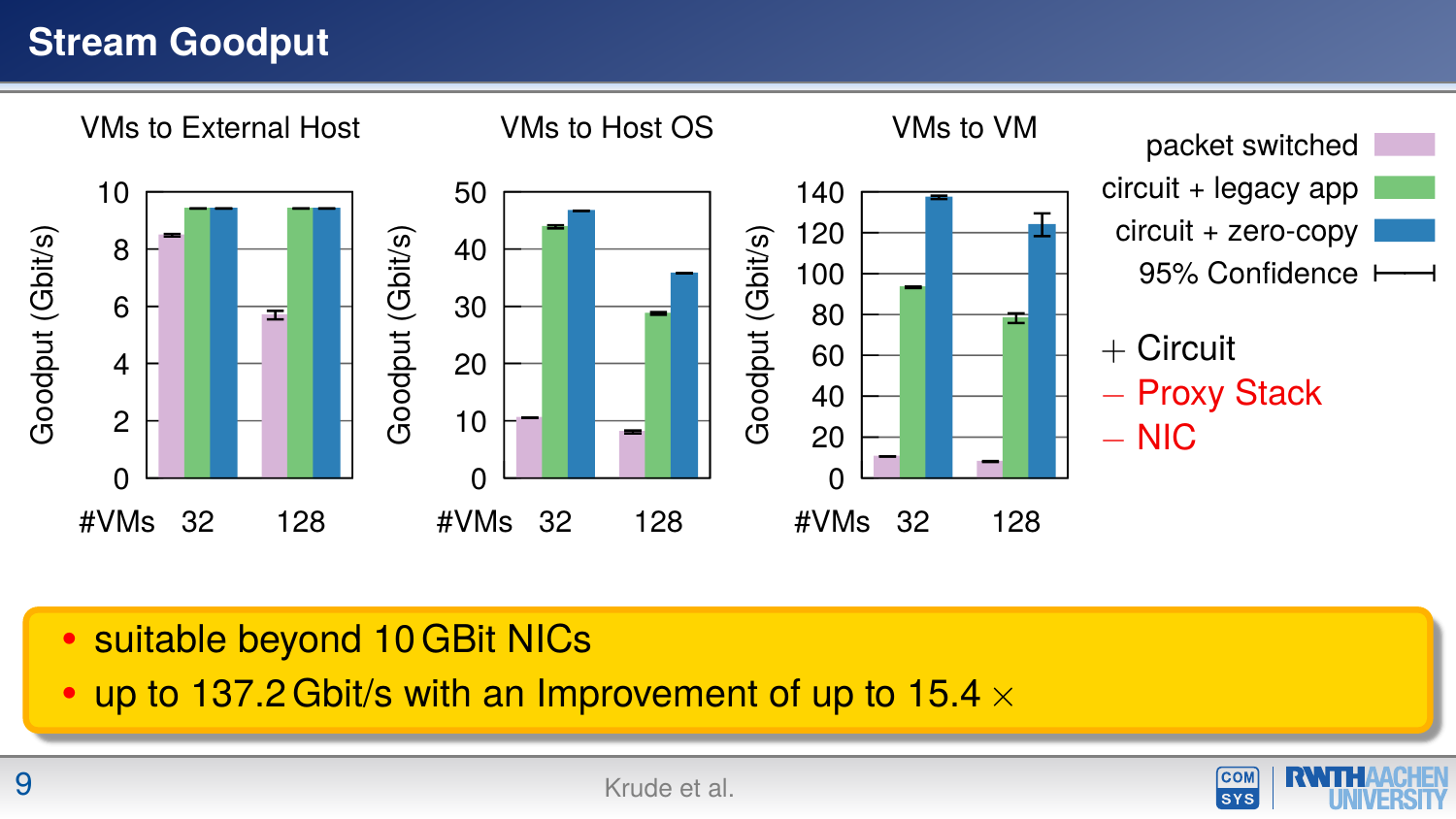#### **Response Times**

Stream Response







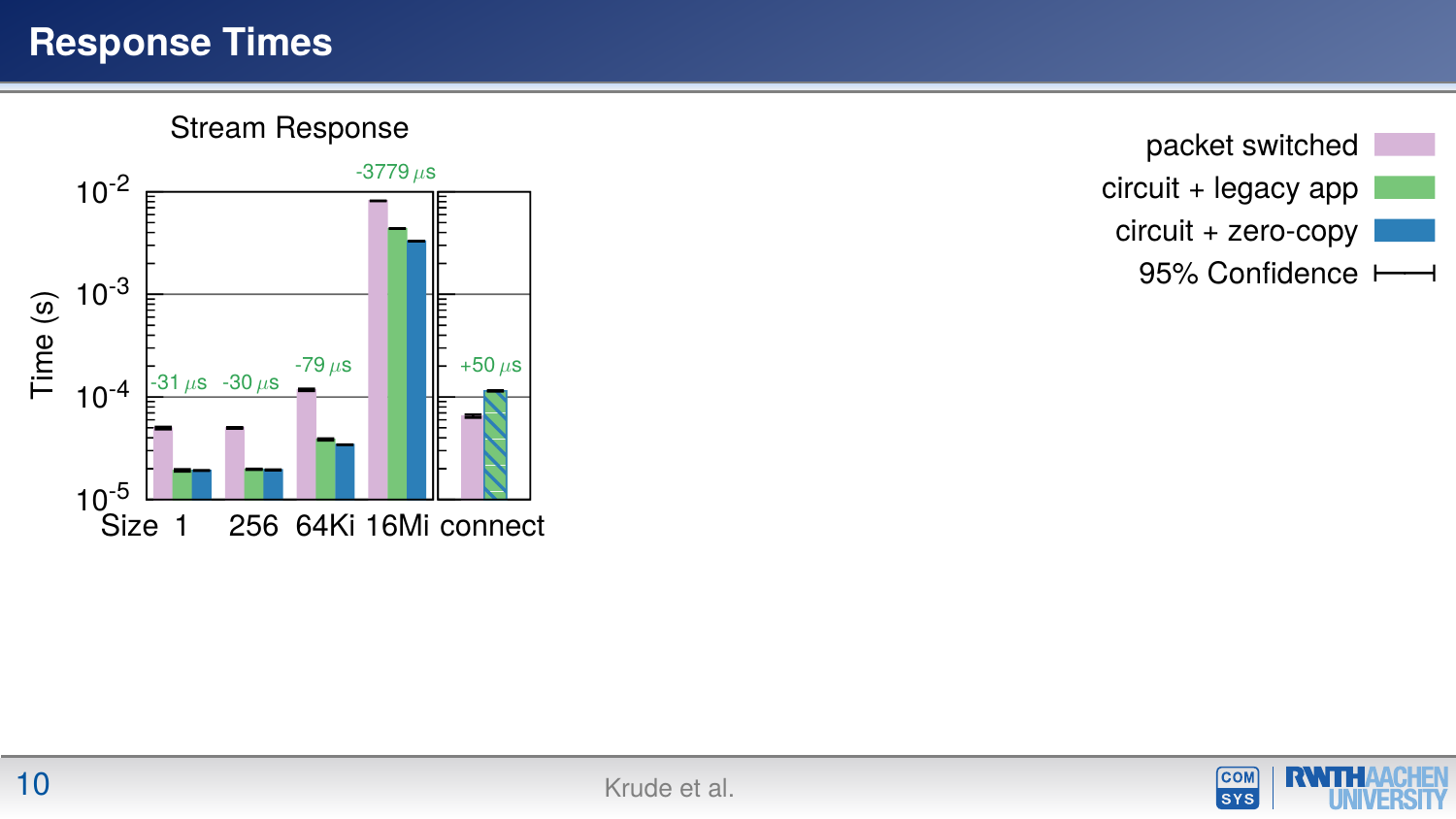#### **Response Times**

Stream Response



packet switched circuit + legacy app circuit + zero-copy 95% Confidence

#### **•** faster for Streams after 1-2 Rounds

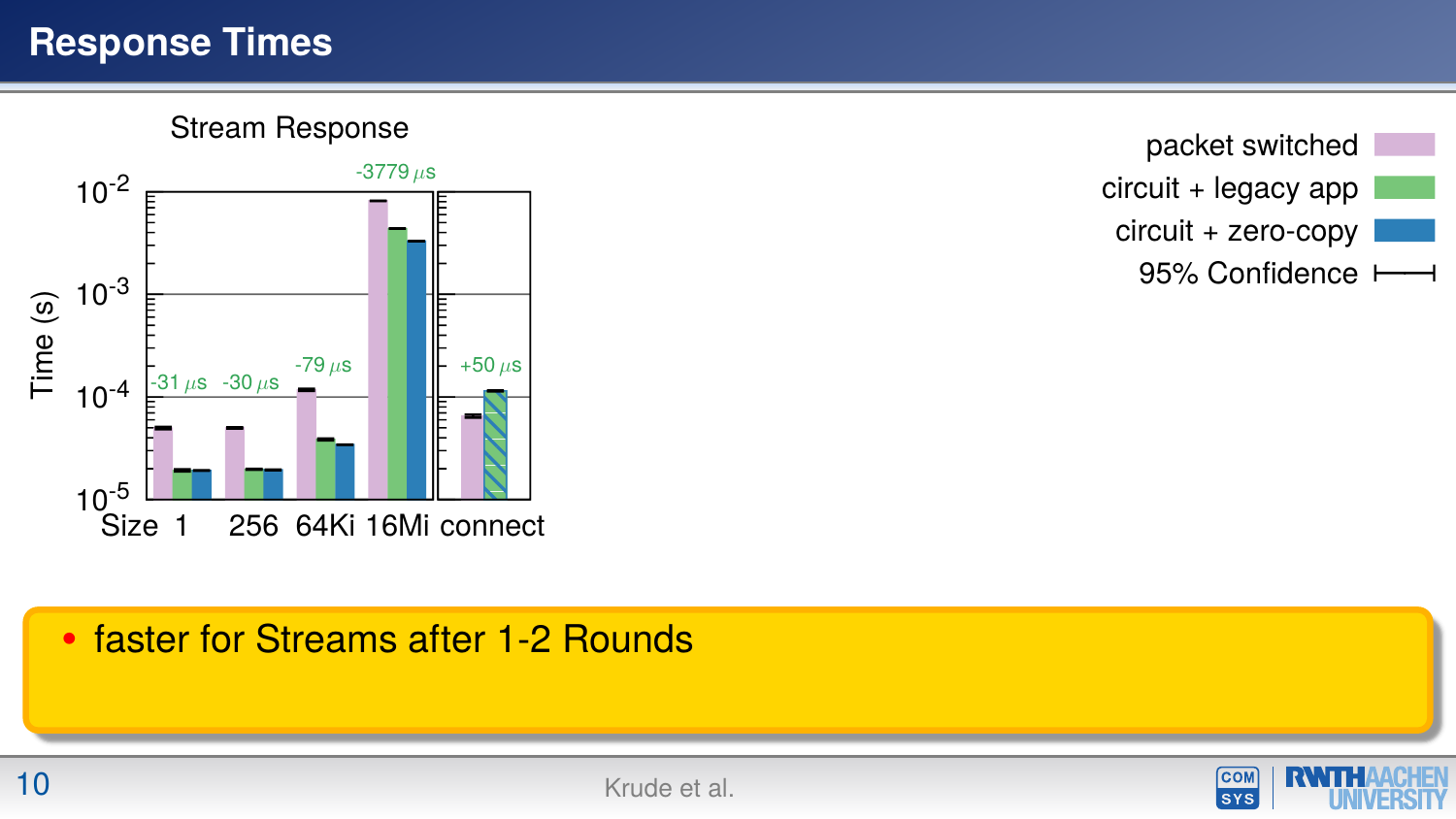# **Response Times**



- **•** faster for Streams after 1-2 Rounds
- **•** faster for Datagrams after 1 Round

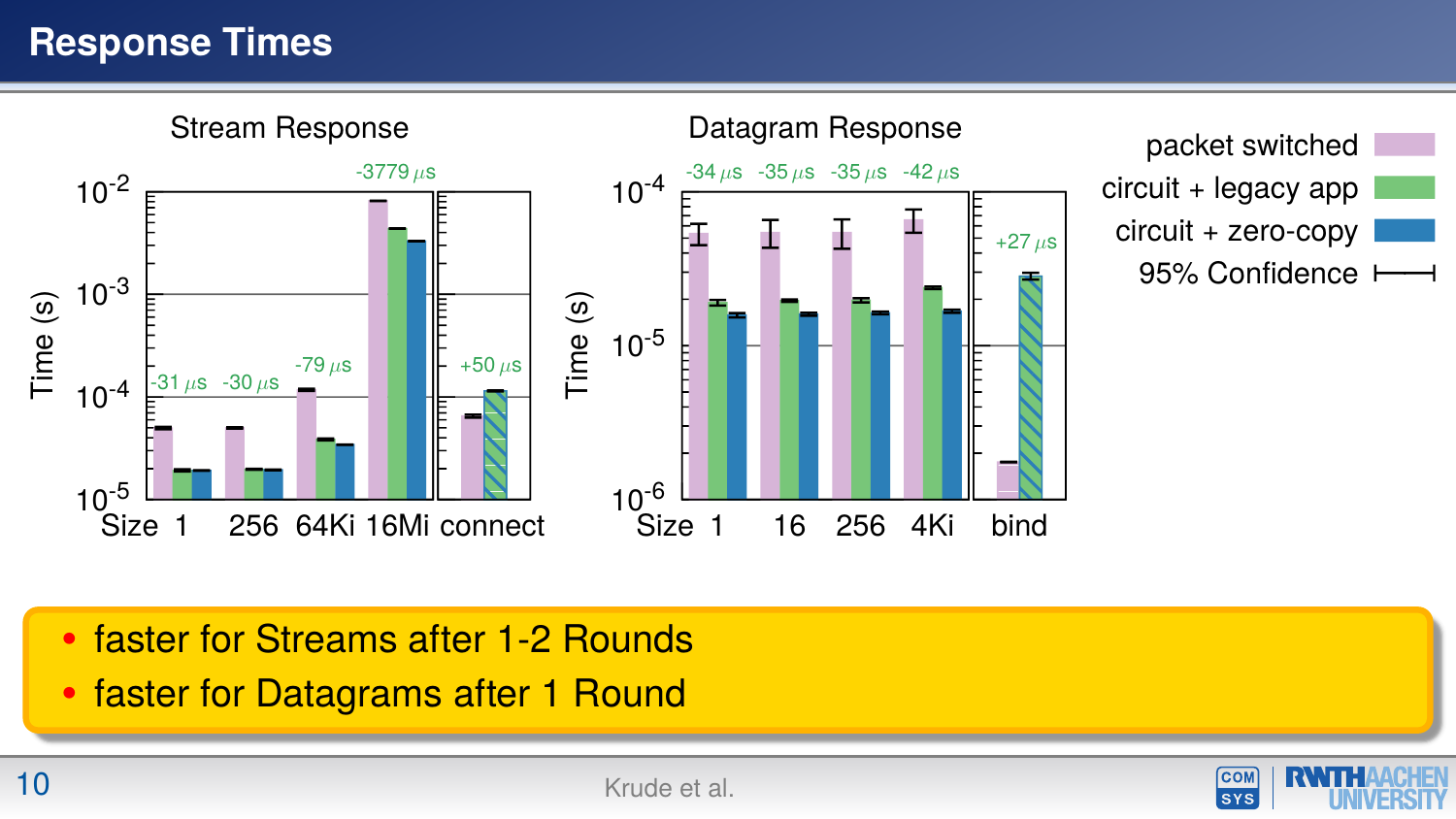- **• Remove Packet Processing from VM Kernels**
- **• Circuit Switched VM Networks with Zero-Copy IO**
- **• Network Isolation & Performance**
- **• up to 137.2 Gbit/s with up to 15.4** × **Improvement**



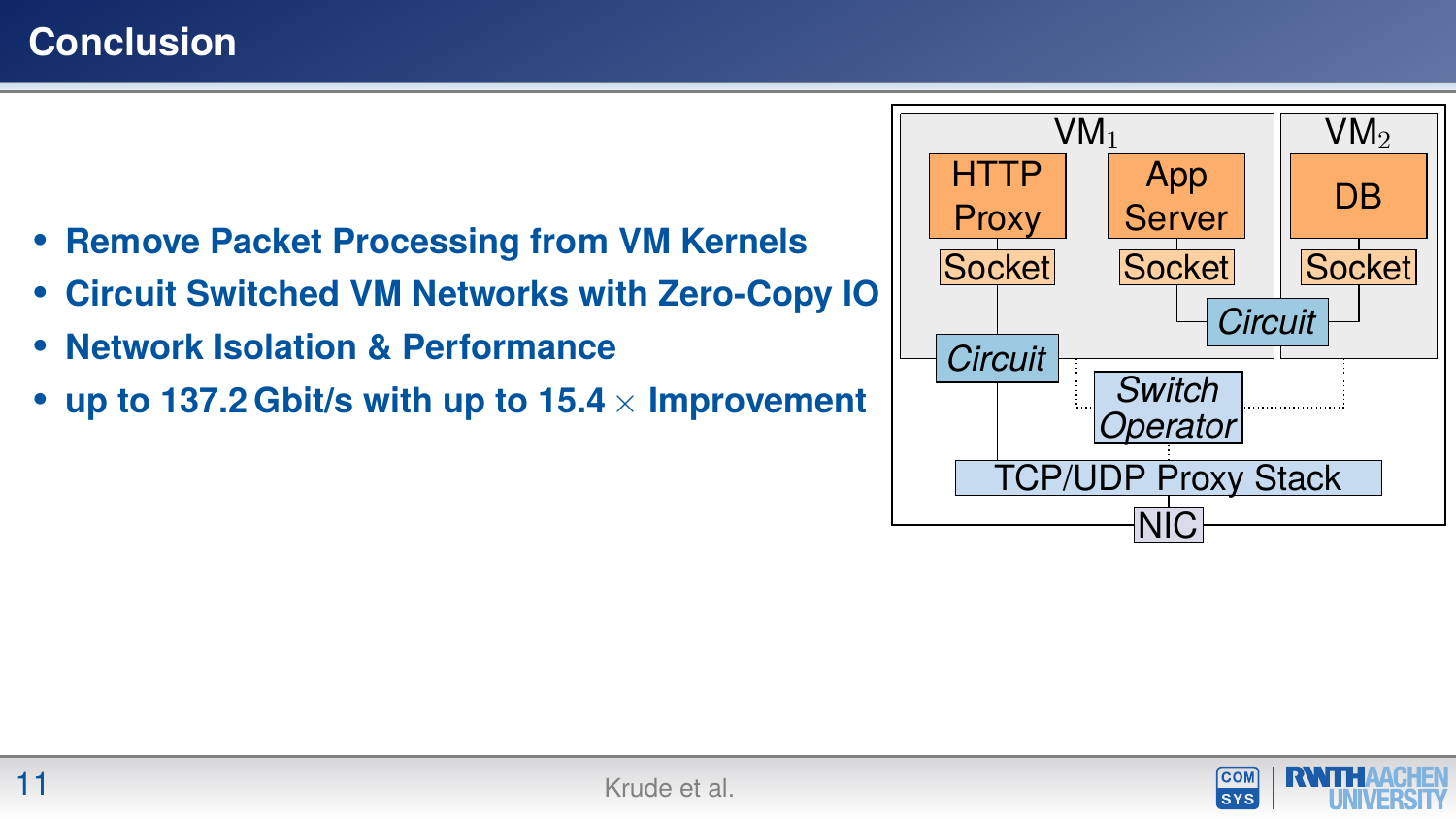- **• Remove Packet Processing from VM Kernels**
- **• Circuit Switched VM Networks with Zero-Copy IO**
- **• Network Isolation & Performance**
- **• up to 137.2 Gbit/s with up to 15.4** × **Improvement**



# Thank you for Listening!